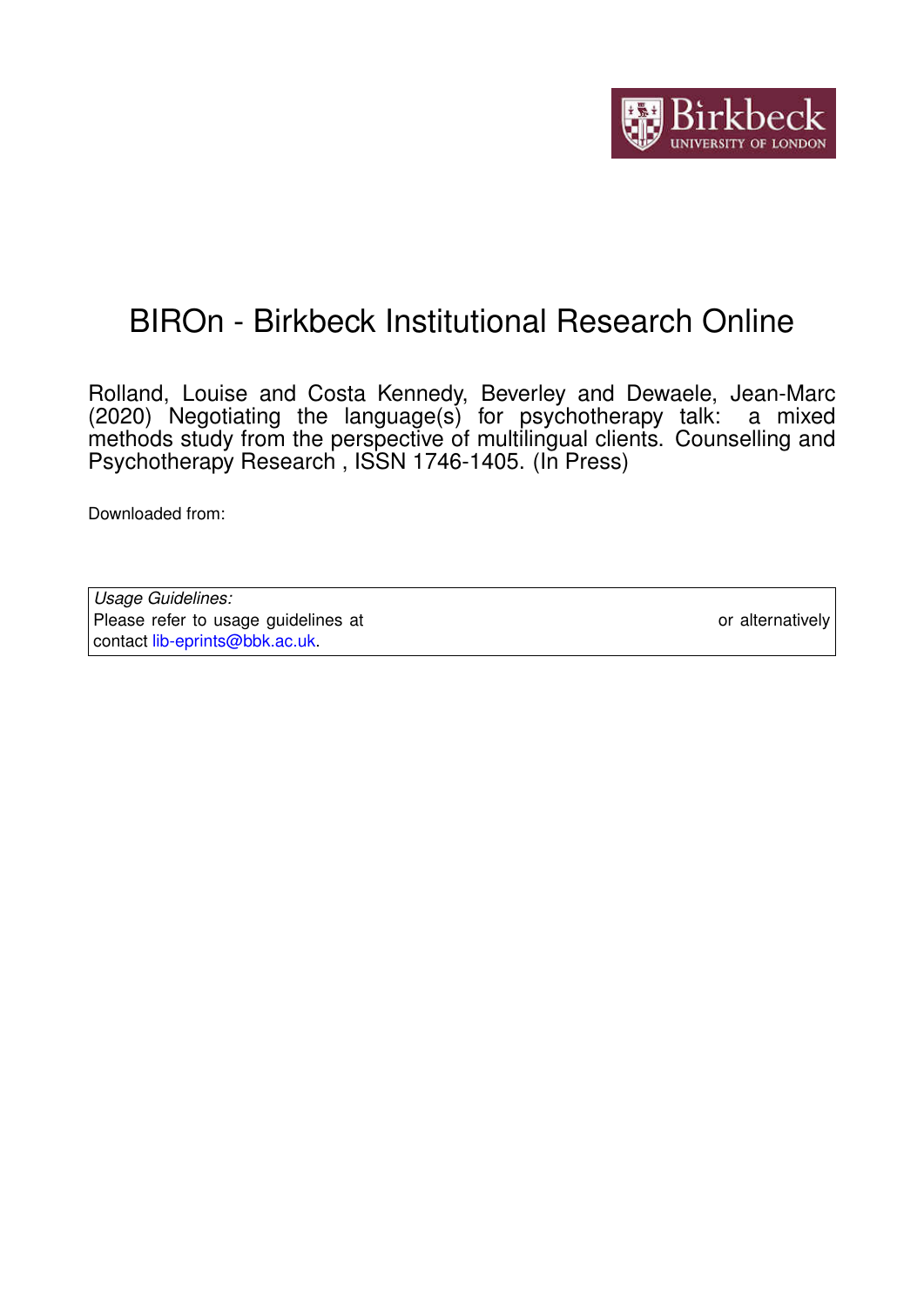Negotiating the language(s) for psychotherapy talk: a mixed methods study from the perspective of multilingual clients<sup>1</sup>

# **Authors:**

*Corresponding author:* Louise Rolland, Birkbeck, University of London, email [lrolla01@mail.bbk.ac.uk.](mailto:lrolla01@mail.bbk.ac.uk)

Beverley Costa [Birkbeck, University of London, 26 Russell Square, London WC1H 5DT, UK, beverley@pasaloproject.org]

Jean-Marc Dewaele [Birkbeck, University of London, 26 Russell Square, London WC1H 5DT, UK, j.dewaele@bbk.ac.uk ]

## **Abstract**

1

Multilingual clients can benefit from expressing themselves in more than one language in psychotherapy. Yet research suggests that language switching is typically instigated by clients, although some do not feel empowered to negotiate the language(s). This paper addresses how language options, from the main therapy language(s) to language switching, were negotiated between client and therapist, as reported by 109 multilingual clients. All participants

<sup>1</sup> Pre-print version of Rolland, L., Costa, B., & Dewaele, J.-M. Negotiating the language(s) for psychotherapy talk: A mixed methods study from the perspective of multilingual clients. *Counselling and Psychotherapy Research<https://doi.org/10.1002/capr.12369>*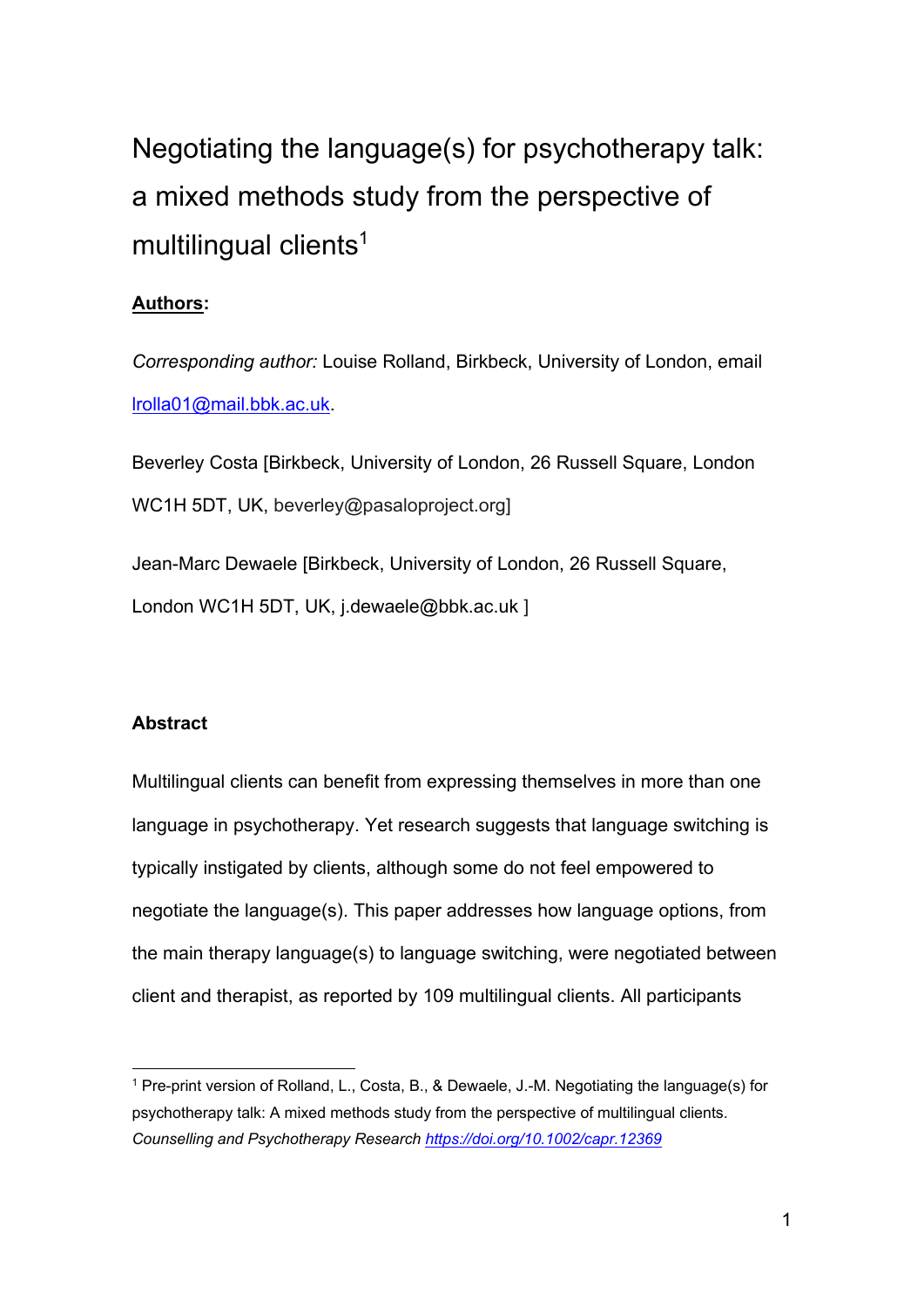completed a web survey and five participated in follow-on interviews. In addition, we reflect on the advantages of the mixed methods approach – particularly with regard to ethics and the explanatory sequential design. Analyses combine descriptive statistics and thematic analysis to elaborate on the trends identified in this international sample. Whereas some multilingual clients did not feel inhibited about using languages other than the main therapy language, for others the therapist played an important role in promoting multilingualism in the therapy room. Indeed, a lack of discussion surrounding language use – beyond such technical aspects as agreeing the main therapy language – was found to lead to assumptions about therapists' proficiency or the (non-)acceptability of multilingual language practices. By contrast, metalinguistic discussions which explored process and meaning were welcomed by clients and typically opened up ways to use languages; the study itself was a catalyst for self-reflection and productive discussions for one interviewee. Thus, the research provides further evidence, from clients, that developing therapists' metalinguistic awareness and competence and empowering multilingual clients to share their insights has therapeutic benefits.

**Keywords**: multilingualism, code-switching, language awareness, agency, mixed methods; client perspective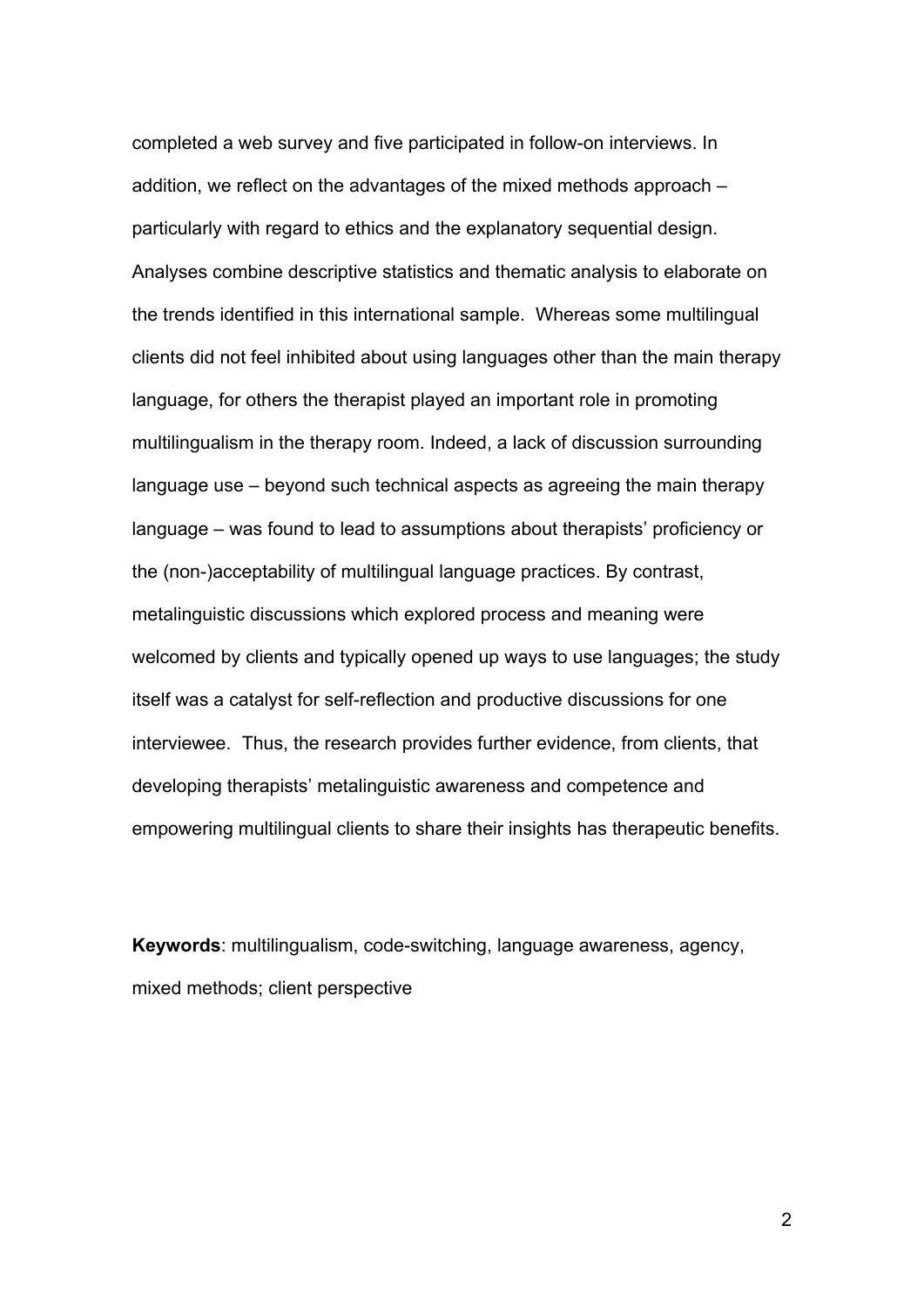# Introduction

During my conversations with the community mental health service, no one asked if I wanted to speak to someone in Welsh. […] I think in Welsh, my illness happens for me in Welsh, and trying to convey that in English feels strange and unfamiliar. (Elin, 2017)

Elin's (2017) account of her struggle to use her preferred language in therapy highlights the need for discussions around language to take place at the start of any talking therapy with multilingual clients. Research has shown for instance that multilinguals hold different emotional associations for languages within their repertoire (Dewaele, 2013; Marcos, 1976). Thus, the language(s) used influences how multilingual clients express affectively charged material in psychotherapy, as has been observed by multilingual therapists (Amati-Mehler et al, 1993; Pérez Foster, 1998) and further evidenced by a small, but growing, field of research (Rolland, Dewaele & Costa, 2017).

There is some evidence that multilingual clients may not expect, or feel able to request, communication in a minority language in healthcare settings (Roberts, 2017). Some recent policies promote the rights of minority language speakers to access mental health care in their language of choice. However, multilingual services remain scarce and cannot span the diversity of community languages. We argue, therefore, that the focus should be on the therapist's willingness and ability to work through a multilingual therapeutic frame by paying attention to the languages – which may or may not be shared – within the dyad.

Pérez Foster (1998) highlighted the importance of identifying and discussing multilingual clients' language profiles early on in psychotherapy, even when they are fluent in the majority language, yet this does not happen systematically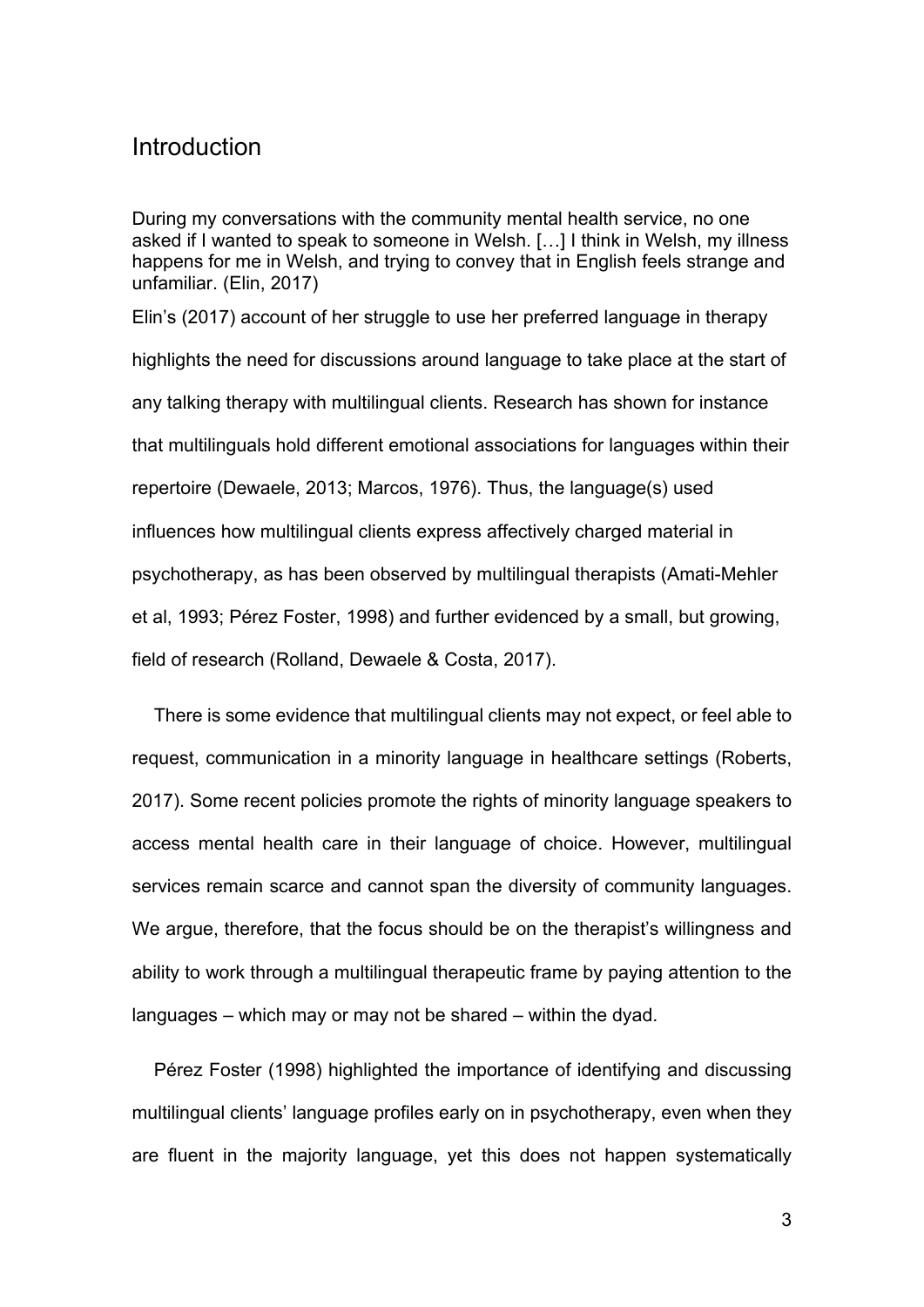(Roberts, 2017; Rolland et al., 2017). How then do dyads establish which language(s) may be used in the sessions, and in what way? This paper investigates the process from a client perspective, examining how language options – from the main therapy language(s) to the possibility of language switching – are negotiated between multilingual clients and their therapists in psychotherapy sessions. We also reflect on the contribution of mixed methods, namely how an 'explanatory sequential' design (Creswell & Plano, 2011: 81) consisting of a questionnaire followed by interviews allowed a sensitive topic to be explored both on a macro- and micro- scale, within a rigorous ethical framework.

# Literature Review

Implications of multilingualism for psychotherapy

Building on case notes by pioneering therapists (Amati-Mehler et al, 1993; Buxbaum, 1949; Pérez Foster, 1998), research conducted with multilingual therapists (Costa & Dewaele, 2012; Santiago-Rivera et al., 2009) or clients (Cook, 2019; Dewaele & Costa, 2013; Pérez-Rojas et al., 2019; Rolland et al., 2017) has reported on language practices within psychotherapeutic dyads.

Multilingual therapists have expressed concerns about the efficacy of therapy in a client's foreign language (LX) (Pérez Foster, 1998), which may dissimulate a resistance to the first language  $(L1)$  or  $-$  if imposed  $-$  be experienced as oppressive, as well as rendering L1-specific material inaccessible. Multilingual therapy – whether alternating between two shared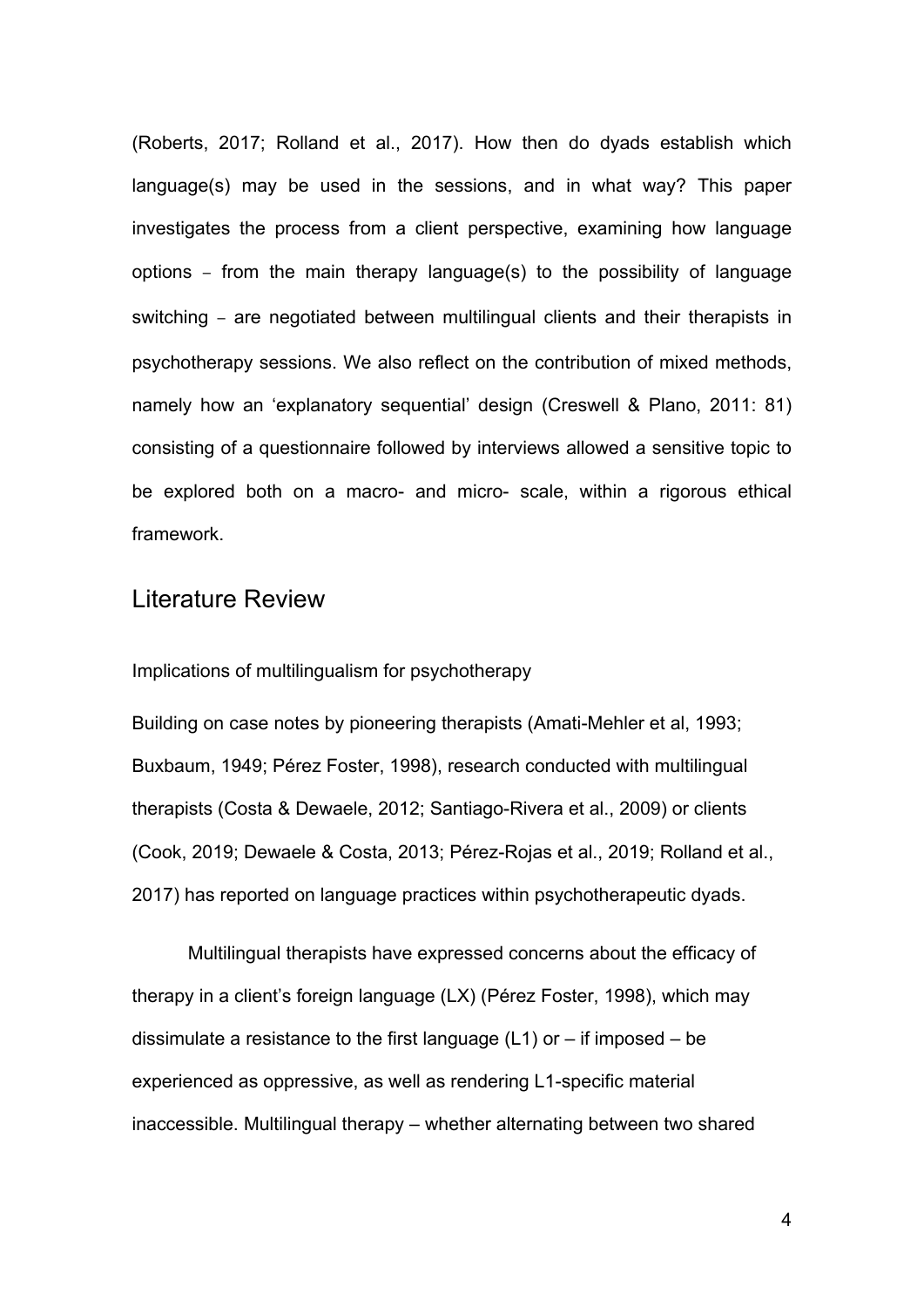languages, or permitting switches to a language not known by the therapist – has been put forward as a means to regulate emotion, which can be used strategically by both therapist and client. In addition, it facilitates access to the client's language-specific memories (Santiago-Rivera & Altarriba, 2002) and hence integration.

Similarly, client-focused studies have described how language associations – developed through experiences and relationships in each language – impact on clients' ability to connect with memories and feelings or trauma which they seek to retell in therapy, and to reconcile different aspects of their identity. Code-switching in therapy is reported by up to two thirds of multilingual clients (Rolland et al., 2017) and stands out as a resource for emotion regulation (Dewaele & Costa, 2013), whether the main therapy language is an LX or an L1 (Rolland et al., 2017).

# Language policies

A growing official recognition of minority languages has led to new language policies in bilingual regions, such as Wales, which seek to make health care accessible in the minority language. Yet, speakers do not typically expect this, or feel too vulnerable to request services in their L1 (Roberts, 2017). Hence the proactive policy of the 'active offer' which places the onus on service providers to identify clients' preferred language. Unfortunately, data on implementation of the offer and take-up are scarce (Roberts, 2017), and dedicated multilingual mental health services are limited.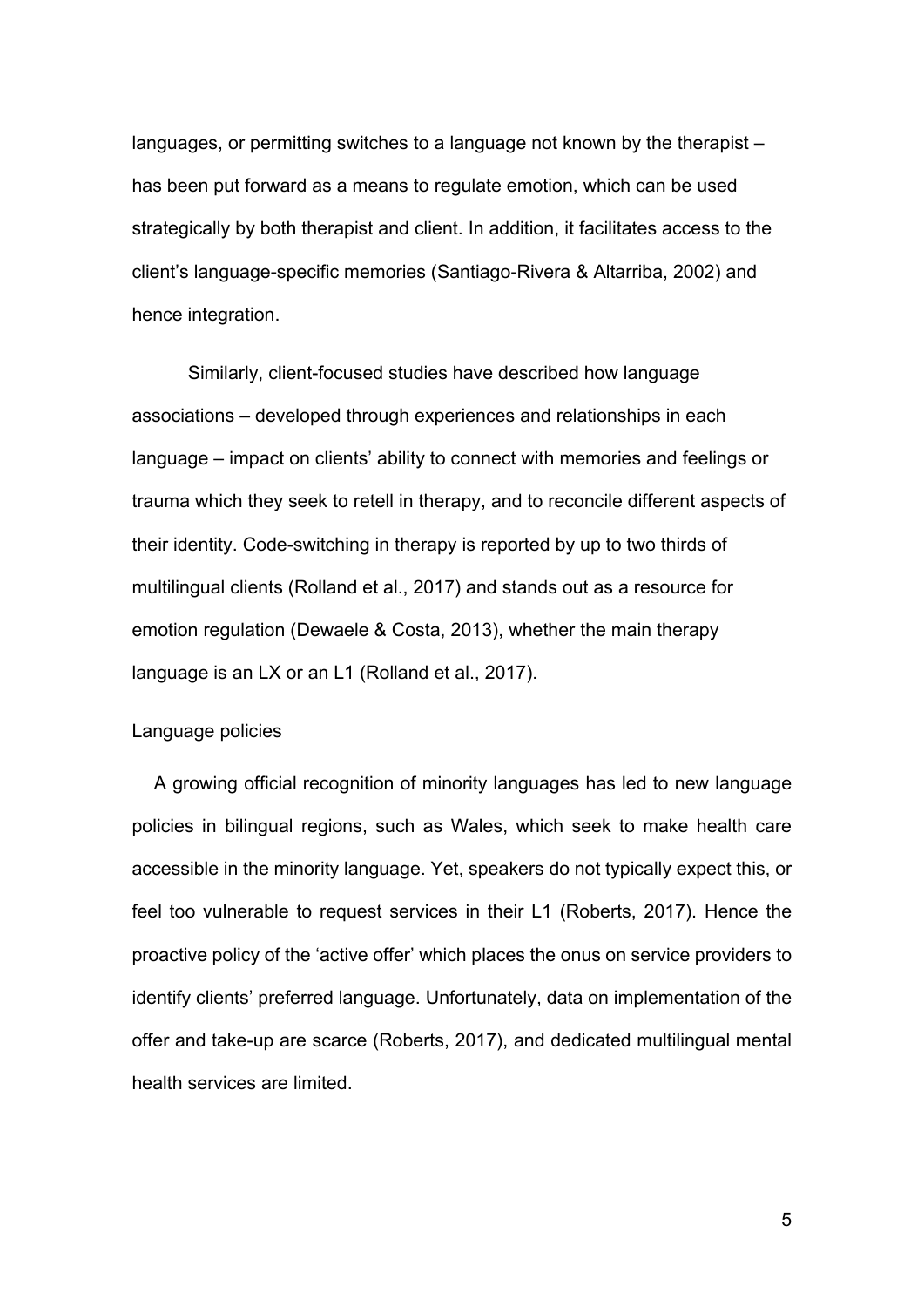Language disclosure and negotiation in mental health

In the absence of published data, it is difficult to establish the extent to which client languages are identified by mental health care providers, and preferences or possibilities for communication discussed. A few studies however consulted clients about their experiences.

Madoc-Jones (2004) found that whilst five mental health service users were known to be L1 Welsh speakers, only two had subsequently been offered contact in Welsh – both declined. They reportedly attributed their lack of insistence or take-up to fears of being perceived as 'awkward or politically motivated' (p. 221), due to the historical oppression of the Welsh language and identity. Similarly, an official consultation of mental health service users and other priority groups revealed 'low expectations and disempowerment' (Roberts, 2017: 123) regarding language.

Dewaele and Costa's (2013) open survey of psychotherapy clients was completed by 182 multilingual adults from around the world, of whom eighty-four had had a multilingual therapist. Participants reported that code-switching was more frequently initiated by the client. Building on this study, Rolland et al. (2017) surveyed 109 multilingual clients about their language practices in one-to-one psychotherapy. The majority (*n* = 59) had never discussed their language profile with their therapist. Many thought this unnecessary since they were fluent in the dominant language, or irrelevant since the therapist was unlikely to share their other language(s). However, some therapists had disclosed their own multilingualism; client awareness of therapist multilingualism was found to be associated with code-switching behaviours. Indeed, all those who shared two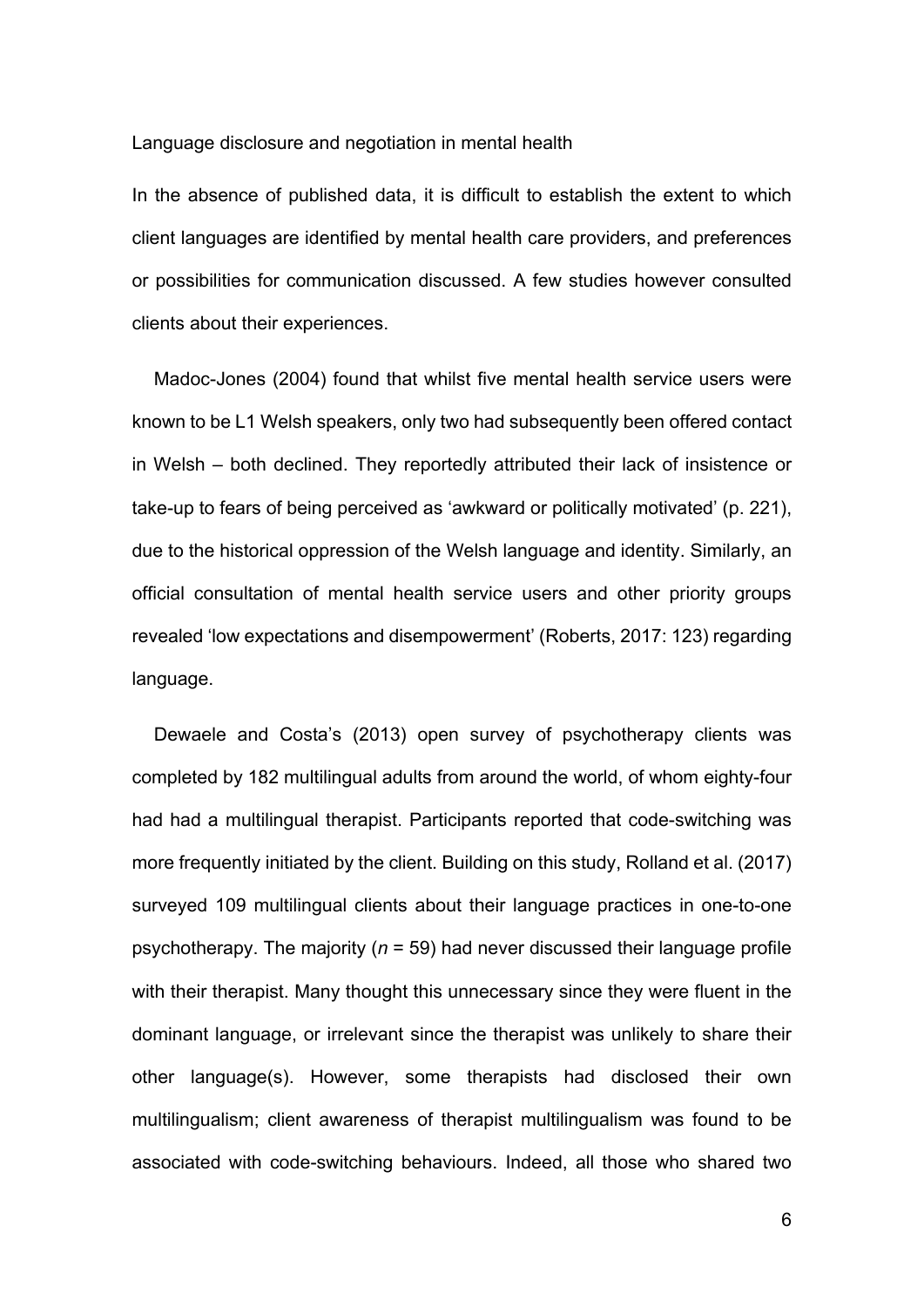languages with their therapist reported switches, and others felt enabled to speak another language with a multilingual therapist even though it was not shared. An open item probed the role of therapists (monolingual or multilingual) in facilitating language switching. Thematic analysis revealed that therapists' invitation or response to client code-switching played a part, in addition to client agency and the wider linguistic environment (such as attitudes to code-switching). Invitations to switch were always welcomed by clients, while a lack of response could be construed as permissive or dismissive, depending on the context.

Cook (2019)'s qualitative study explored the meaning which 15 members ascribed to using a later-learned language (English) within a UK-based therapeutic community for refugees and asylum seekers who have survived torture. All trauma therapy sessions took place in English. According to most participants, this met their language preference since the emotional detachment of the LX facilitated the disclosure of traumatic experiences, and many felt that the new language empowered them to reinvent themselves within this supportive community.

Finally, Pérez-Rojas et al. (2019) investigated eight bilingual Latinx clients' experience of using Spanish and English in therapy. One participant described asking his therapist early on in the therapy about using Spanish; being allowed to draw on both languages as he wished gave him a feeling of agency. Participants also described therapist actions which suggested a 'bilingual orientation' (p. 249): encouraging clients to switch languages, disclosing their own bilingualism, introducing a language switch, repeating clients' speech in the same language and querying clients' motivation for switching languages.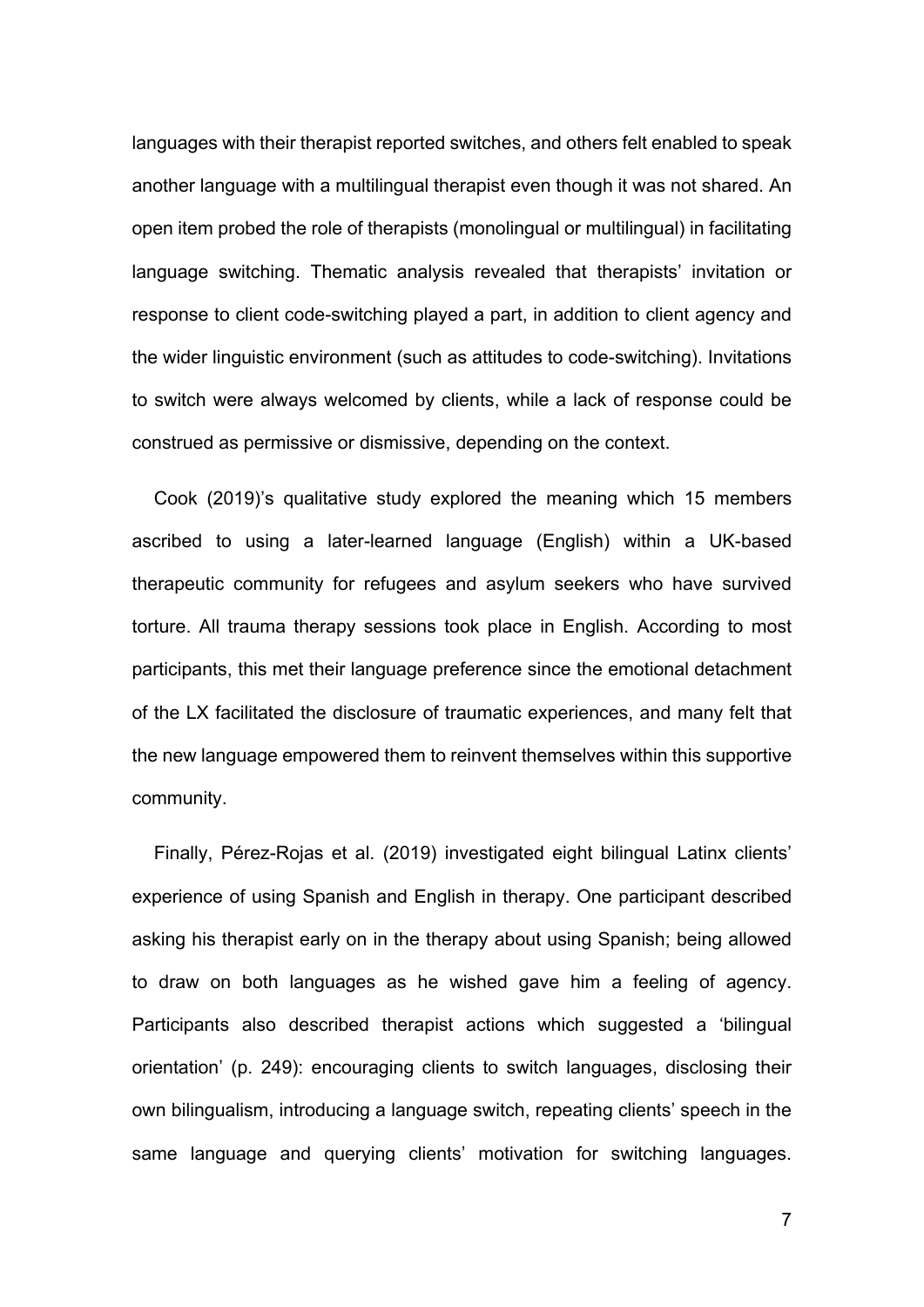Moreover, clients felt cared for when their therapist sympathised with a linguistic struggle or were willing to use Spanish despite being less fluent.

#### Practitioner recommendations

The literature by multilingual psychotherapists recommends establishing a client's languages and their significance for the therapeutic work (Costa, 2010, 2020) early on. Pérez Foster (1998) encouraged therapists to obtain information on the client's linguistic history, from the age and context of acquisition for each language to current language usage, including inner speech and their sense of self when speaking different languages. Additionally, Santiago-Rivera and Altarriba (2002) recommended exploring 'how and in what language emotions are experienced' (p. 36). Moreover, Roberts (2017) highlighted that linguistic agency also depends on the broader sociopolitical environment, which influences a language's 'power, prestige and status' (p. 118).

Regarding therapists' language abilities, although some practitioners advertise multiple working languages, the subject is not always broached. With an Argentinian patient undertaking analysis in Italian (Amati-Mehler et al. 1993), revealing other shared languages helped the patient to become aware of his defensive use of multilingualism as a way of escaping from interlocutors' grasp when he felt vulnerable, which he could no longer do with his analyst after discovering her proficiency. However, introducing a shared language once therapy is under way can be very delicate.

As for language switching, accounts from language-matched dyads vary from therapists directing switches for strategic reasons to following their client's lead.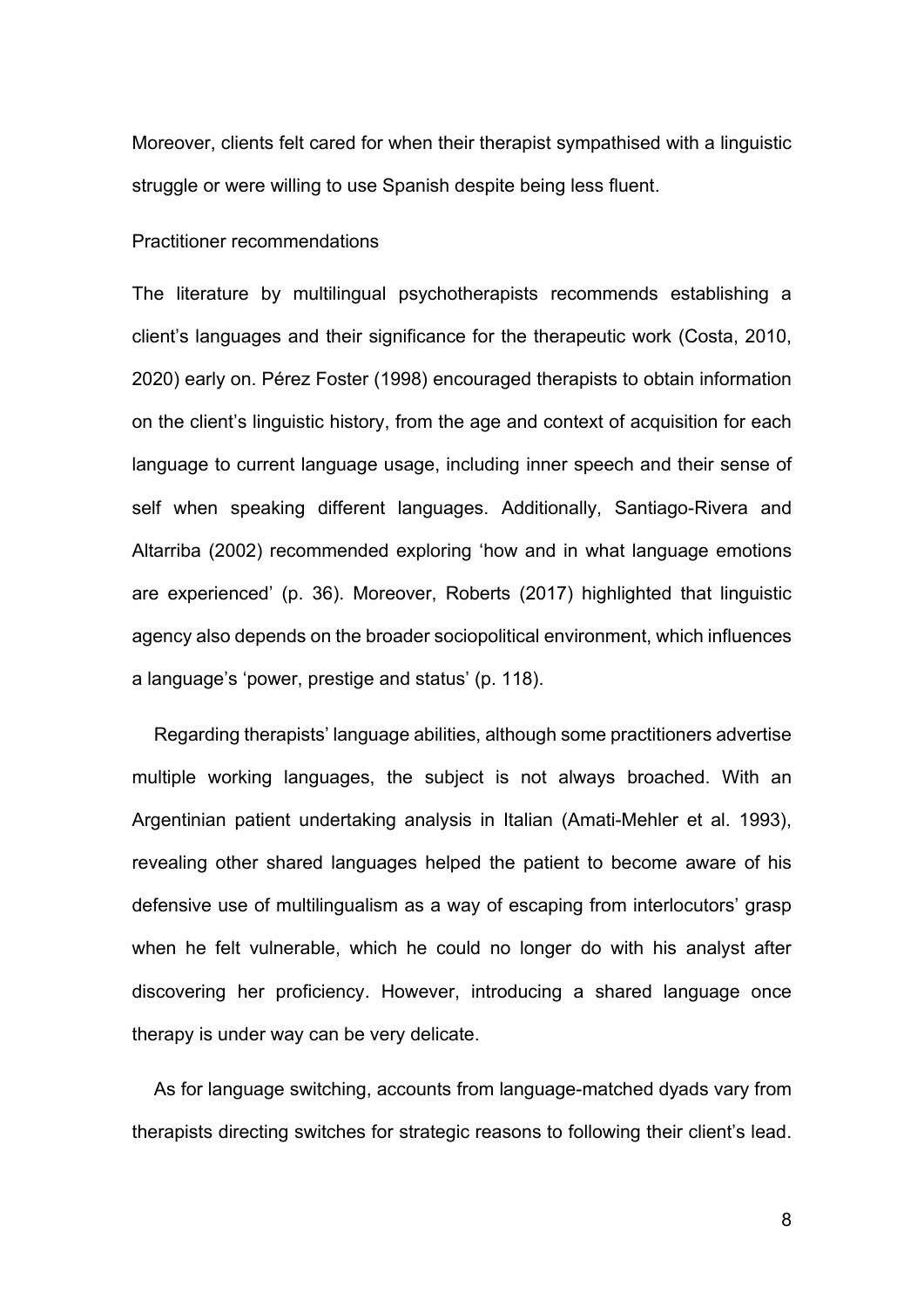Rozensky and Gomez (1983) report that asking '"Can you try in Spanish?"' (p. 165) helped a client to express her fear of dying, which she struggled to articulate in her L2 English (despite being fluent). Bi-/multilingual therapists interviewed by Santiago-Rivera et al. (2009) practised responsive code-switching and initiated switches if a word did not translate well from a cultural perspective, or as a strategy to address identity issues. Where only one language was shared, some multilingual therapists invited patients to express themselves in their L1 and give a *post hoc* translation (Costa, 2010). Others had not but were receptive to the idea (Costa & Dewaele, 2012). Pérez Foster (1998) advises allowing patients to initiate code-switching, observing patterns of language use to learn the role of each language. However, she adds that analysts themselves may strategically switch languages 'as a quasi-interpretive intervention' (p. 224) in order to prompt language-associated memories.

With regard to selecting the main therapy language(s), discussions between psychotherapists and their multilingual clients about which language(s) to speak in therapy are seldom reported in the literature. In case reports, therapists appear to agree to the client's preferred language if they share more than one language (Amati-Mehler et al., 1993). Although referrals are recommended by the APA (1990) if the preferred language cannot be met, they tend not to be discussed in the literature. One exception is Espín (2013), whose South American client consulting in the United States stated a preference for English: she had sought a 'culturally sensitive' (p. 198) therapist but did not wish to speak in Spanish.

Thus, approaches to language disclosure vary. As for the language negotiation process, it is seldom described explicitly. In language-matched dyads, clients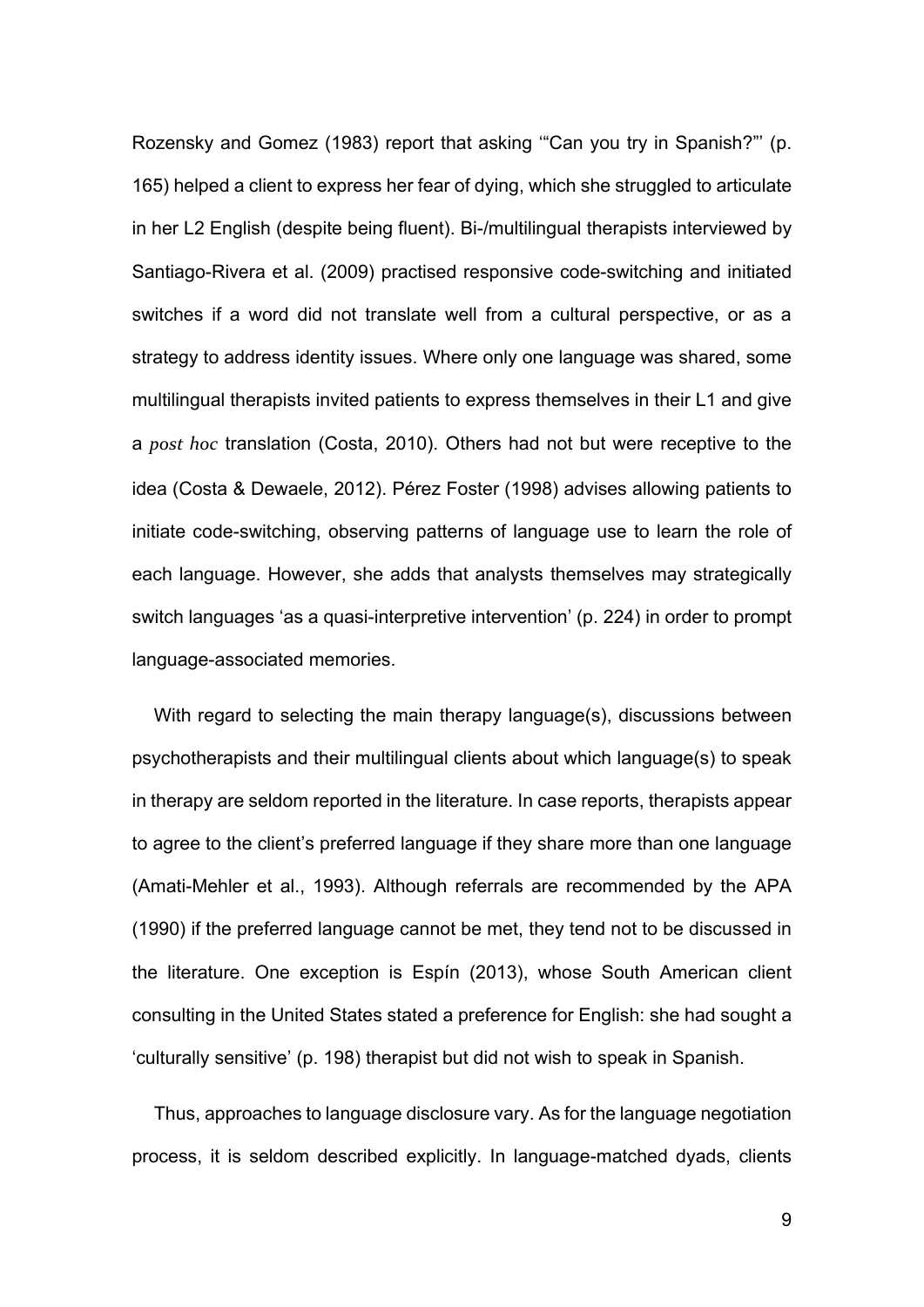sometimes take the lead yet therapists may choose to direct which language is spoken at specific junctures. However, little has been published about how client languages which are not shared are invited into the therapy room.

# Research Question

This paper addresses the following research question: How are language options, from the main therapy language(s) to code-switching, negotiated between client and therapist?

# **Methods**

Quantitative methods are best suited to evaluating the prevalence and effect of different language practices in therapy, since 'idiosyncratic differences associated with the particular individuals are ironed out by the sample size and therefore the pooled results largely reflect the commonalities that exist in the data' (Dӧrnyei, 2007: 27). Meanwhile, qualitative methods are suited to investigating explanations for these patterns, through in-depth descriptions of individual cases. In a mixed methods design, each methodology can be assigned a specific, complementary role: 'offer[ing] researchers the unsurpassed advantage of binocular vision, allowing them to perceive three-dimensional images of phenomena' (Dewaele, 2019: 85). This has proved to be an effective tool for this particular research topic (Dewaele & Costa, 2013, 2014).

The doctoral,study (Rolland, 2019) from which this research is drawn follows an explanatory sequential design (Creswell & Plano Clark, 2011): a survey chiefly comprised of quantitative items, supplemented by a small number of qualitative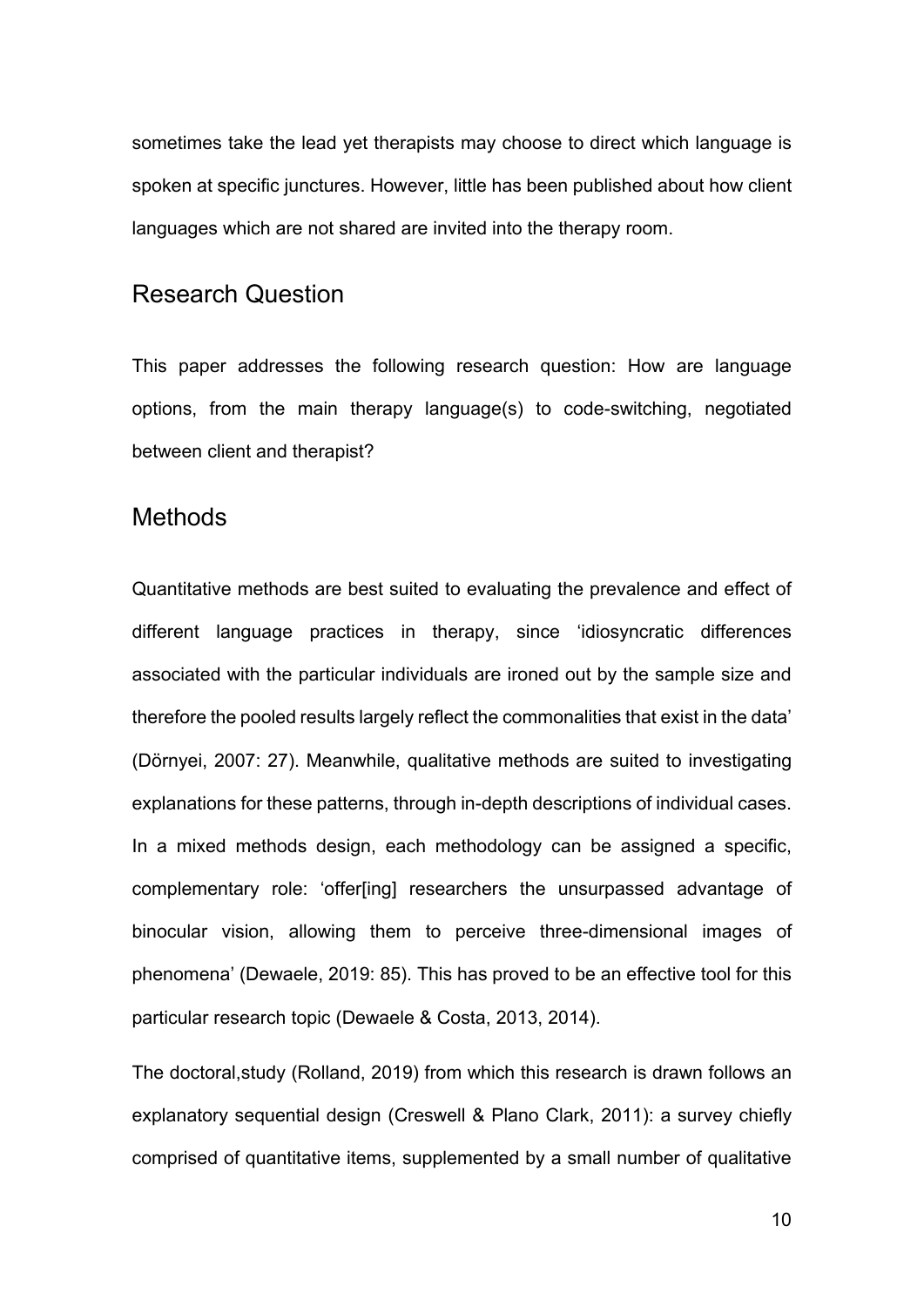items (open questions), followed by an interview phase 'designed based on what is learned from the initial quantitative phase' ([p. 83). In such a design, theoretical assumptions necessarily 'change and shift from postpositivist to constructivist as researchers use multiple philosophical positions' (op. cit.: 83) when interpreting the data. We adopted a social constructionist lens (Patton, 2002) with regard to the qualitative data. From an ethical perspective, this two-stage mechanism was important since it allowed participants to decide whether they wished to participate in the second phase, in full knowledge of the topics involved.

### Data Collection

#### *Questionnaire*

The full questionnaire contained sections on: participant background, language options and usage in psychotherapy, the therapeutic relationship and future therapy preferences. Initial drafts of the questionnaire and study recruitment poster were reviewed by the Feasibility and Acceptability Support Team for Researchers (funded by the National Institute for Health Research), who provided service user and carer feedback, in November 2015. A slightly modified on-line version was then piloted with eight acquaintances of the researcher, leading to further minor clarifications.

Due to the exploratory nature of the study, the survey was open to the general public rather than targeting potentially vulnerable clinical populations, between January and May 2016. Snowball sampling was carried out by email and through social media using our professional networks (linguists and psychotherapists) and the first author's social networks: multilinguals with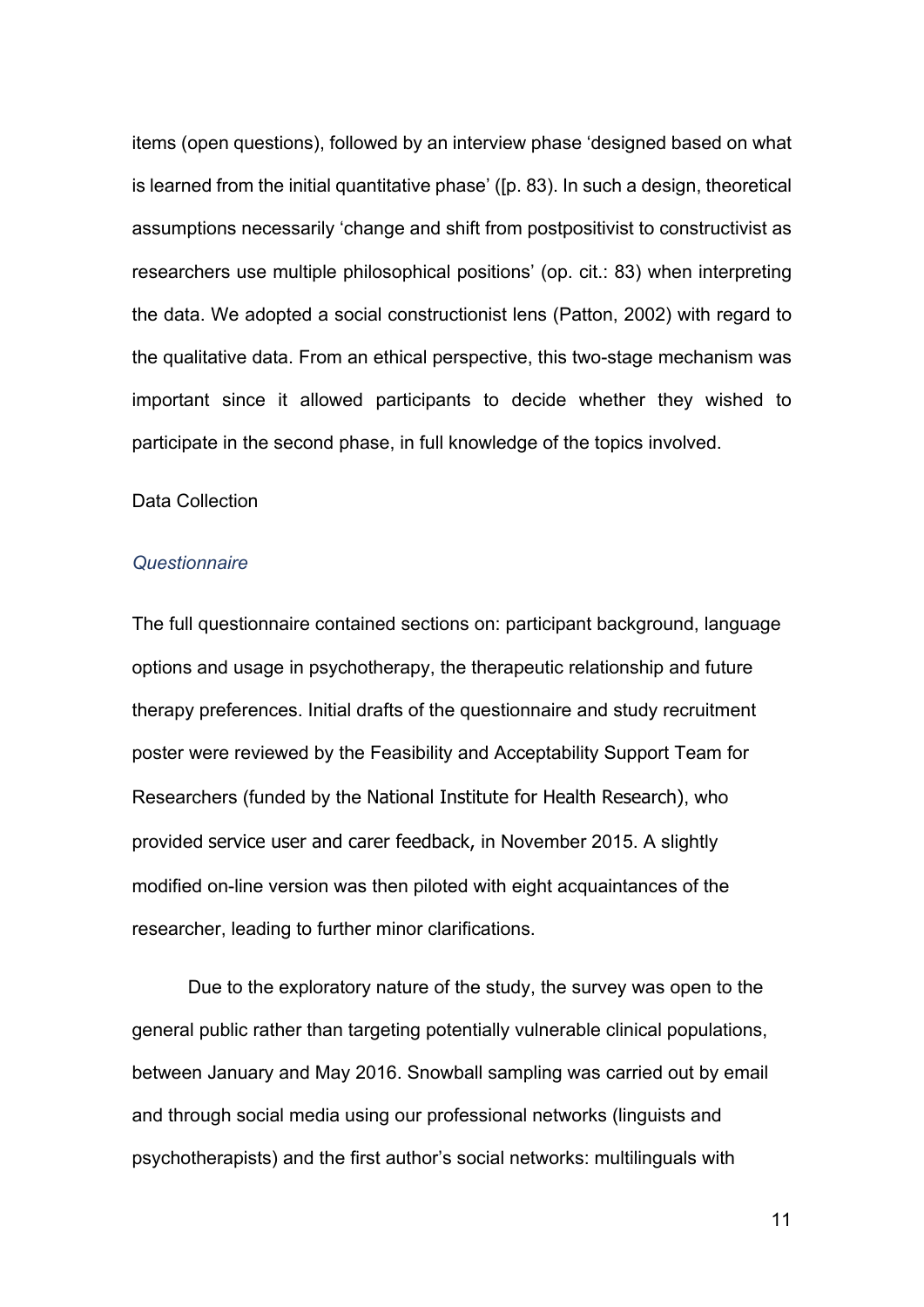experience of psychotherapy were invited to self-select. In addition, the study was advertised on the Mental Health Forum, a specialist internet forum, and posters were placed in several university buildings and community centres in London. Participants could choose to participate anonymously and to abandon the survey at any time. Finally, the study was advertised at a Mind drop-in support group in London, where hard copies of the questionnaire were made available.

### *Interviews*

At the end of the questionnaire, participants could choose to be contacted with information about a follow-on interview. Of the forty-seven who expressed interest, eighteen were excluded for reasons such as: problem severity; fewer than four sessions with their latest therapist; more than five years since their latest therapy; being known to the researcher. The remaining twenty-nine candidates were grouped according to key features from the questionnaire data, such as whether or not they had used more than one language in therapy, had experiences with more than one therapist, and were in ongoing therapy.

An interview guide covering the same broad topics as the questionnaire was developed after initial analysis of the questionnaire data, and revised after a mock interview (in which the second author played the role of participant). Interview invitations followed an iterative process: each decision was informed by the content of the latest interview in order to explore different types of experiences. One goal was to include participants who reported no language switching in therapy in order to explore the context (e.g. whether they had felt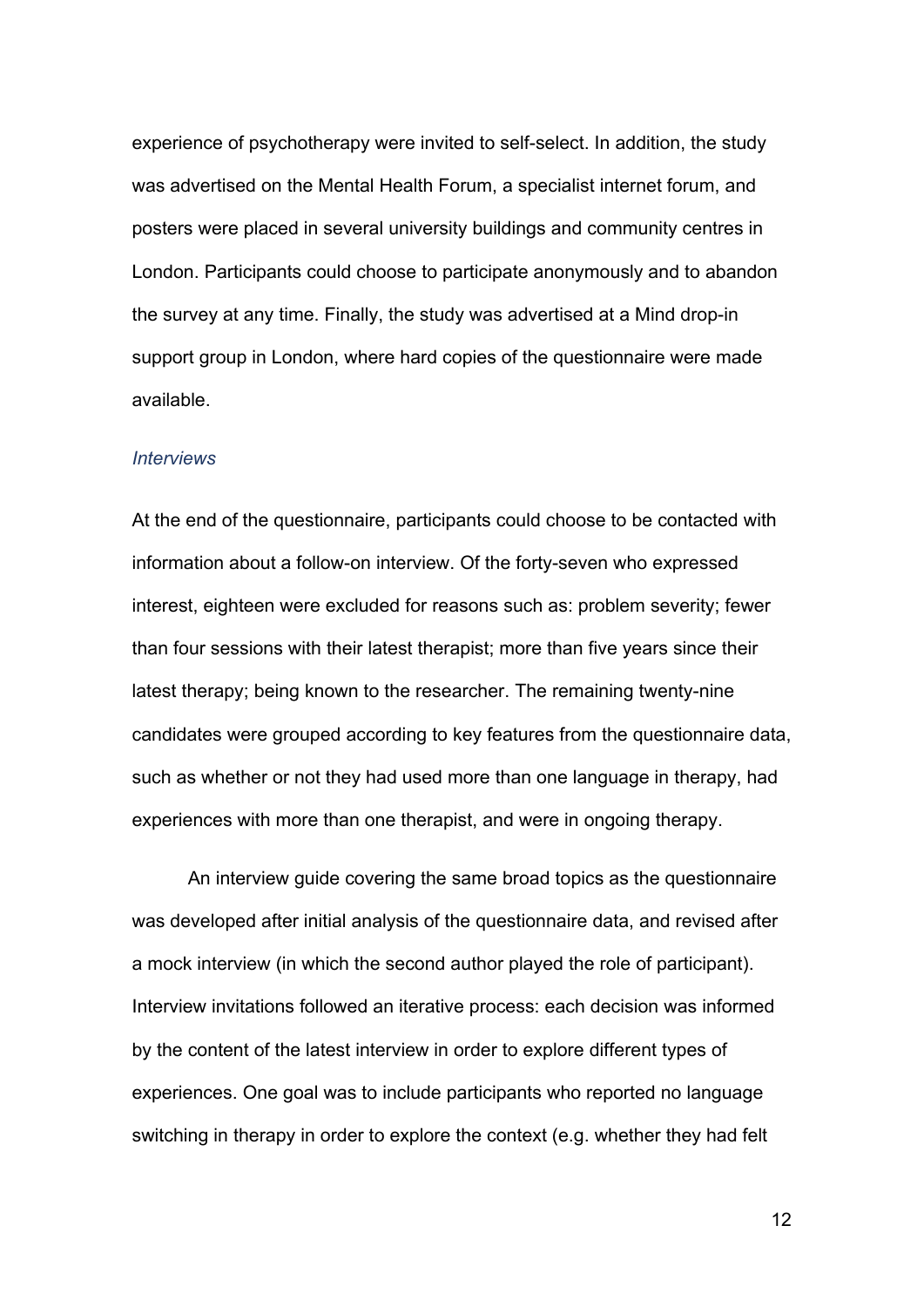unable to negotiate a switch) and implications, since these were unclear from the questionnaire responses. Moreover, those in ongoing therapy were prioritised in order to facilitate the discussion of recent experiences. Thus, the sampling was purposive and the study interview guide was tailored to each participant. Minor revisions were also made following supervision debriefs, which took place after each interview.

In total, five participants were invited for a 1-hour face-to-face meeting at the university (a safe and confidential setting) if possible, however three participants requested a Skype interview. These took place between August and December 2016.

# *Language(s)*

The questionnaire was administered in English since no specific language combination was targeted and experience of therapy in the UK was of particular interest; in addition, English is widely used as a foreign language.

It was decided to carry out some interviews with participants whose L1 the researcher spoke, namely French (L1b) and Italian (L3), to allow participants to draw on their full linguistic and affective repertoire (Rolland et al., 2019). For the final interview, the researcher prepared by creating a bilingual English-French version of the interview guide. Interviewees were greeted in English; however, the researcher soon disclosed her own language proficiency (or lack thereof) and background as an early bilingual. The French and Italian participants were given a choice of interview language, while participants with whom English was the only common language were invited to make switches to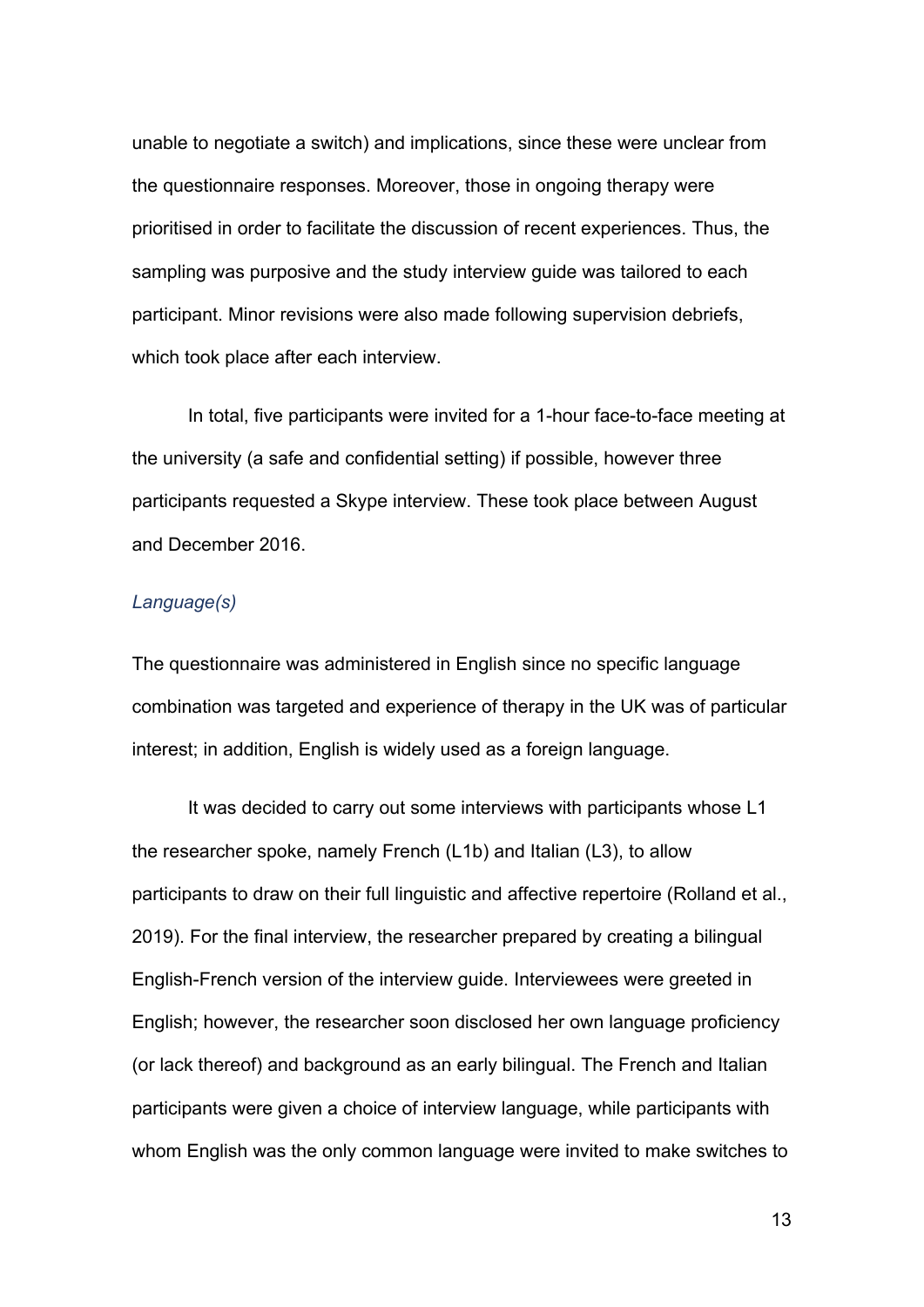their other language if they wished to, before explaining in English. In fact, one participant made occasional switches to Spanish, which she then summarised, and one interview was carried out mainly in French, with both interviewer and interviewee making switches to English.

### *Data management*

The survey platform used was Google Forms, resulting in the data being hosted on the researcher's password-protected Google Drive and subject to Google's Privacy Policy. Survey participants' contact information was stripped from the questionnaire data before analysis and saved separately, and securely, as an ID key. After each interview, audio recordings were transferred and stored securely. In order to preserve interview participants' anonymity, certain details have been omitted in this report and aliases have been used.

# **Ethics**

The research received ethical approval from Birkbeck College, University of London, for both the questionnaire component (in 2015) and the interviews (in 2016).

### Data Analysis

### *Quantitative*

Quantitative analyses were carried out using the Statistical Package for the Social Sciences (SPSS).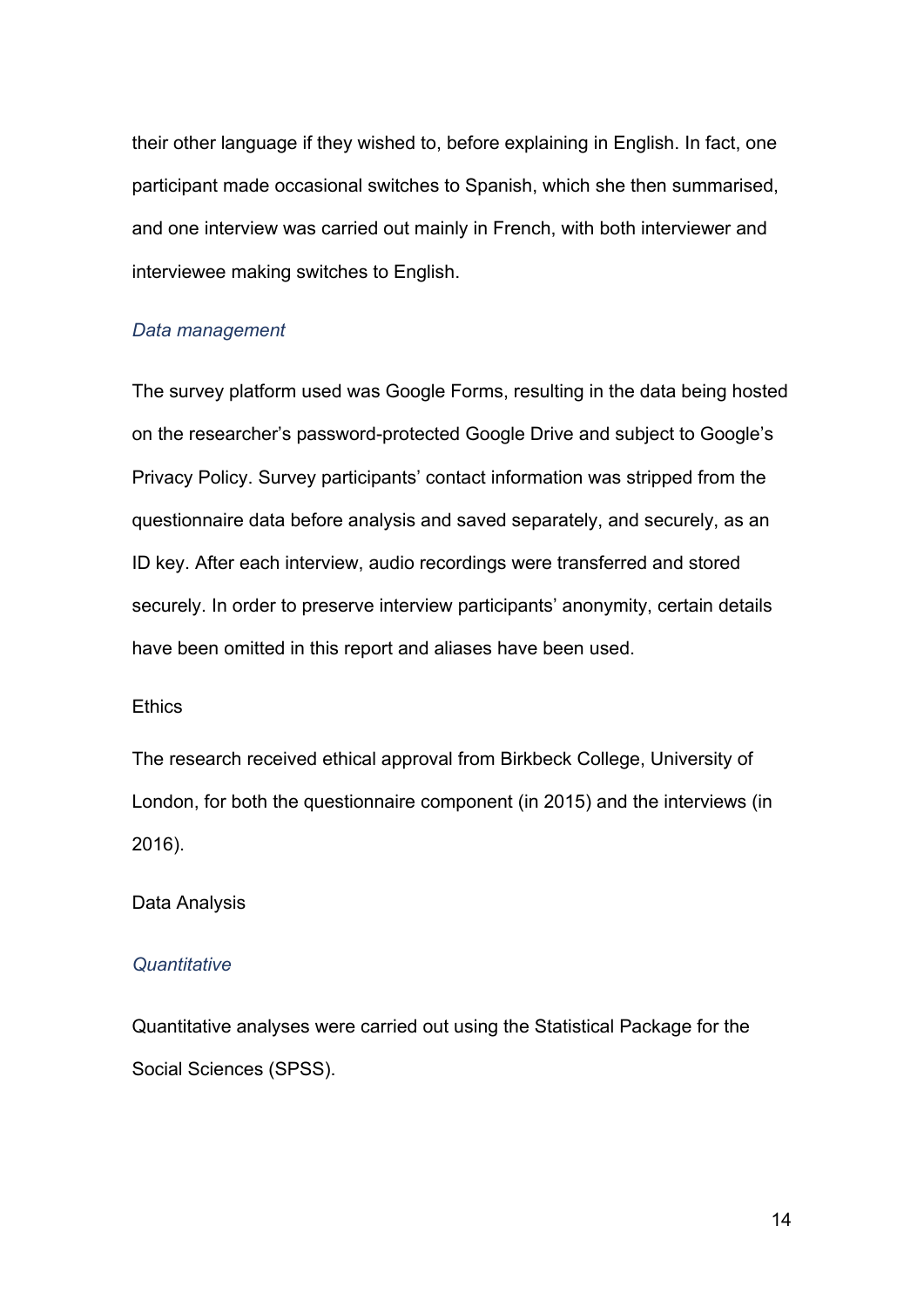### *Qualitative*

While the questionnaire contained free text typed by participants, the interviews were audio-recorded. Recordings were transcribed by the researcher and annotated with observations on paralinguistic features and nonverbal communication, as part of the analytic process (Braun & Clarke, 2013). Initial translations (into English) were discussed with a Spanish-speaking supervisor and an L1 English speaker residing in France to arrive at a final version.

Thematic analysis (Braun & Clarke, 2006) was used with qualitative data from both the questionnaire (although limited by the brevity of responses) and interviews. Following Braun and Clarke (2006)'s framework, the analysis progressed through six stages (p. 87): 'Familiarizing [one]self with [the] data', 'Generating initial codes', 'Searching for themes', 'Reviewing themes', 'Defining and naming themes', and writing up the analysis with selected quotes. An inductive approach was chosen in order to explore all the topics in the data. Coding was carried out primarily at the semantic or explicit level; interpretation followed at the thematic stage. For the interviews, this was facilitated by NVivo software.

#### **Participants**

The study involved 109 adult multilinguals, aged 18 to 80 years (*M* = 40.6), who had experienced individual psychotherapy or counselling. Participants were predominantly female (*n* = 92) and White (*n* = 82), with Asians (*n* = 8) forming the next largest ethnic group. Overall, forty-two nationalities were represented. The most frequently reported were: British (*n* = 37), French (*n* = 21), German (*n*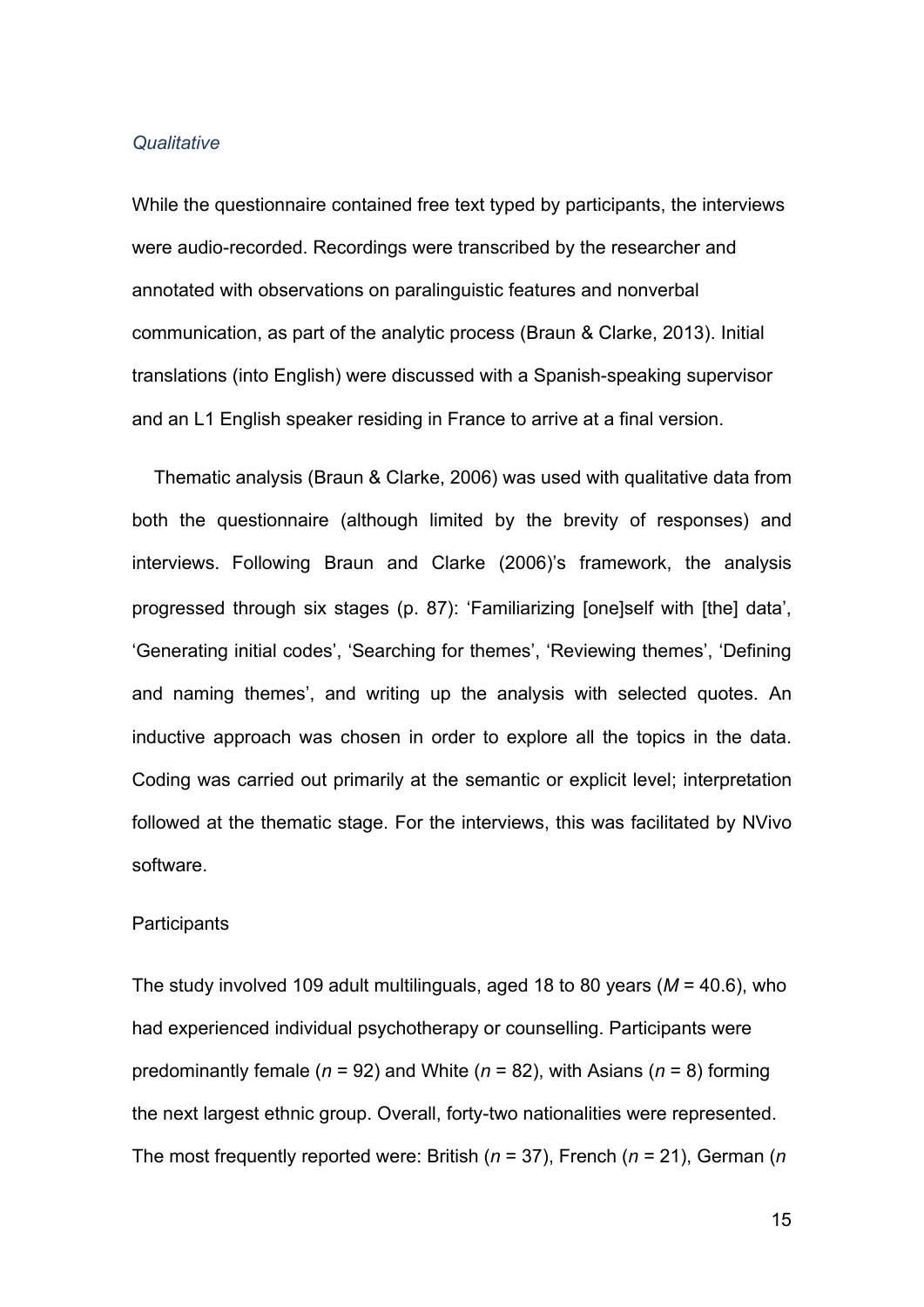= 10) and American (*n* = 6); others were citizens from Asian, African, South American and Australian countries. Nearly two thirds (*n* = 70) were living in the UK when they completed the questionnaire. The majority of participants were highly educated: over two thirds (*n* = 77) had or were studying for a postgraduate degree. Students formed a substantial contingent (*n* = 26), a quarter of whom were trainees in the psychology professions. Other professions included teachers and psychologists.

The overrepresentation of highly educated females and psychologyrelated occupations partly reflects the bias introduced through snowball sampling, but the former is not unusual for studies focusing on languages and mental health (cf. Dewaele & Costa, 2013).

#### *Language profiles*

At the time of their latest therapy, participants reported up to nine languages or dialects. Almost a third were simultaneous bilinguals, having learned another language before the age of three (labelled L1b). [Table 1](#page-36-0) shows the languages reported in order of acquisition.

English was the most frequently reported L1 (*n* = 47; L1a or L1b), with varieties such as American, British and Australian specified. For others, English was the L2 ( $n = 48$ ), L3 ( $n = 12$ ) or L4 ( $n = 2$ ). Other languages prevalent across the sample include French ( $n = 69$ ), German ( $n = 37$ ) and Spanish ( $n = 30$ ). Overall, many languages and dialects, from Arabic to Mauritian Creole, had been acquired in different environments to varying levels of proficiency.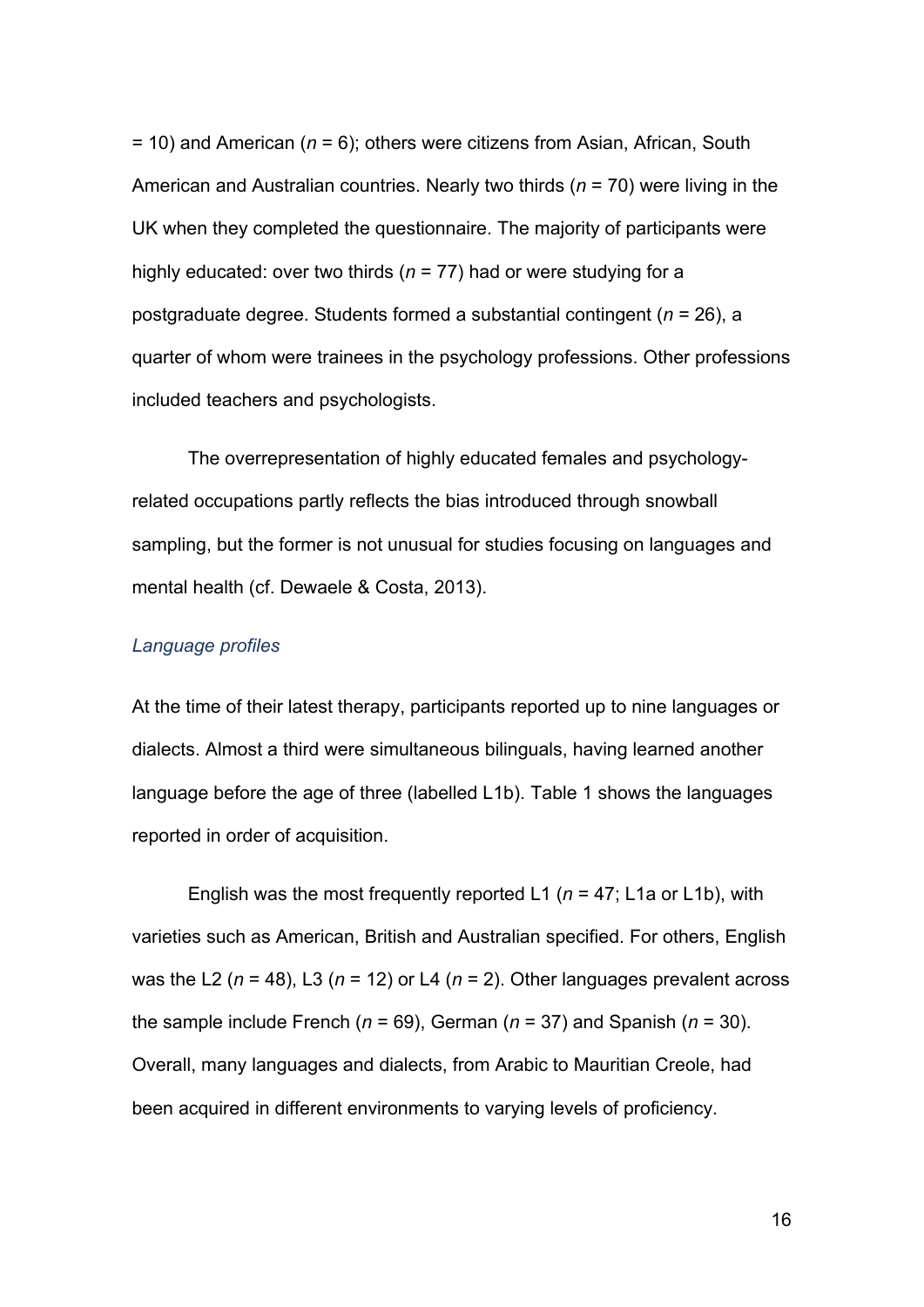Fluency was self-evaluated using a five-point Likert scale (where 1 = 'minimal', 5 = 'fully fluent'). Participants were fully fluent in the first language listed (L1a) ( $M = 4.8$ , SD = 0.5) and typically highly proficient in any L1b ( $M =$ 4.4, *SD* = 0.9). The mean oral proficiency scores gradually decrease as the order of acquisition increases, until L7. Nearly half the sample (48.6%) estimated themselves to be fully fluent in two languages at the time of their latest therapy, while a seventh (13.8%) had mastered three languages. As for code-switching in everyday interactions, self-reported frequency on a five-point scale (where  $1 = 'never', 5 = 'very frequently')$  varied widely  $(M = 3.2, SD = 1.6)$ . Daily inner speech was typically in a first language(s) (*n* = 92 of 106 responses), often in combination with later languages (*n* = 43). Overall, nearly half (*n* = 50) reported daily self-talk in two or more languages.

# *Therapy profiles*

A minority (*n* = 47) of participants were in ongoing therapy when they completed the questionnaire. Overall, two thirds of respondents (*n* = 71) had seen a therapist within the last year. Only a few (*n* = 9) were reporting on sessions which had taken place more than five years previously. The length of the therapy ranged from a single session ( $n = 3$ ) to more than 20 sessions ( $n = 46$ ). The most common modalities were: psychodynamic / analytic (*n* = 33), humanistic / integrative (*n* = 15) and cognitive behavioural (*n* = 16); however, nearly a quarter (*n* = 24) of participants could not specify one. Therapists were primarily accessed through private practice  $(n = 68)$ ; other providers included state health care services (*n* = 20) such as the UK NHS, universities (*n* = 11) and workplaces (*n* = 4). The most common reasons for seeking therapy were: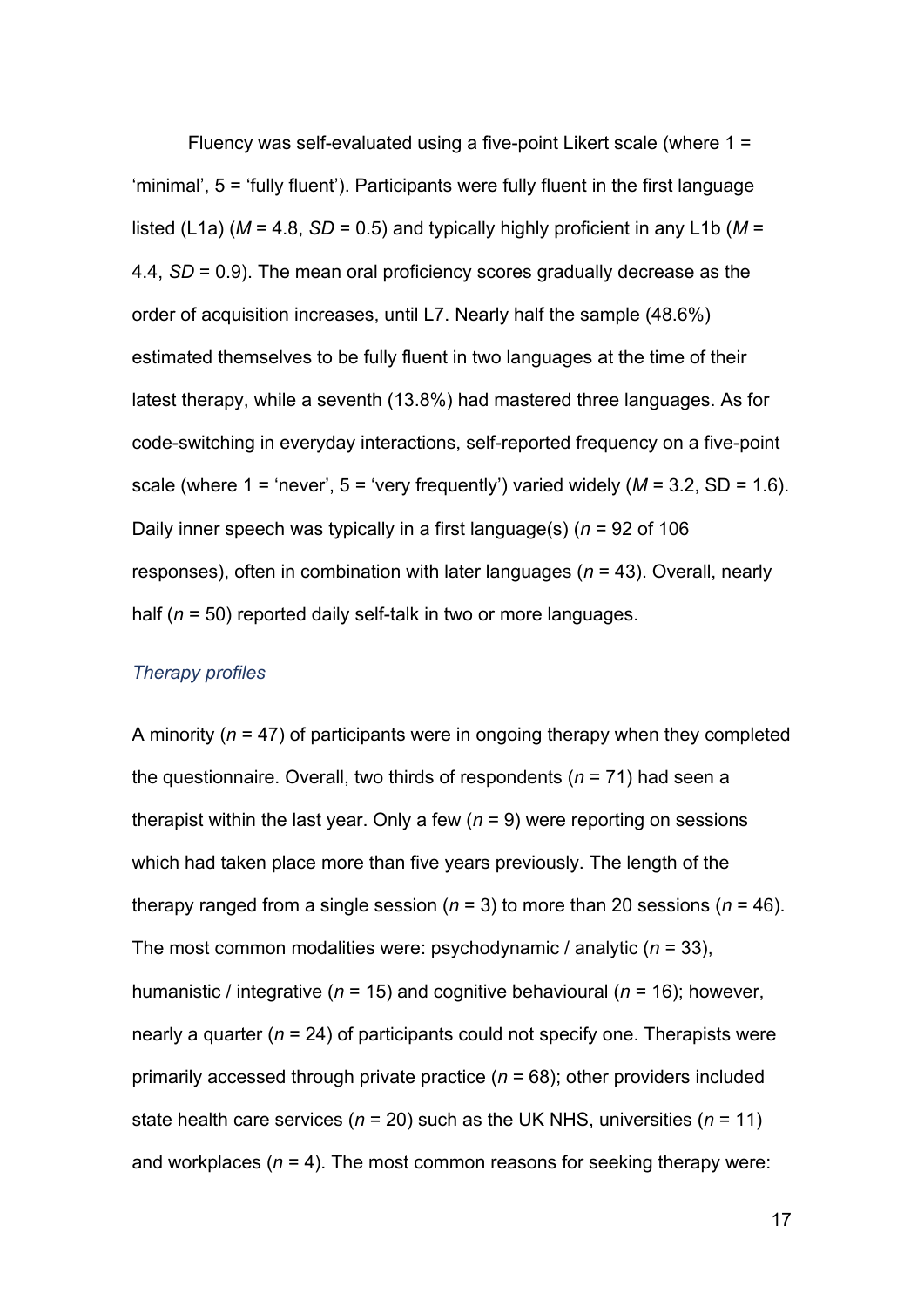anxiety ( $n = 51$ ), depression ( $n = 42$ ), stress ( $n = 40$ ) and relationships ( $n = 38$ ). Some psychology professionals and students had undertaken therapy as a training requirement (*n* = 14).

# *Interview participants*

Participants were five women who spoke English fluently as an L2 and had experienced psychotherapy while living in a foreign country. Table 2 displays key linguistic, demographic and therapeutic information. Marcela and Elena were both training to be psychotherapists; Marcela's latest therapy fulfilled a training requirement. All but Alicia are married to fellow countrymen, with whom they share a first language. Juliette has children and speaks to them in both French and English.

# **Results**

## Questionnaire data

### *Discussing language options*

A large majority of participants (*n* = 93) reported that they had not discussed which languages or dialects could be used in therapy sessions. Below we report on an open question which invited participants to describe these conversations, or how they felt about their absence.

# *Nature of negotiations*

Thirteen participants described how language options were negotiated with the therapist; the four themes identified in the analysis are listed in Table 3.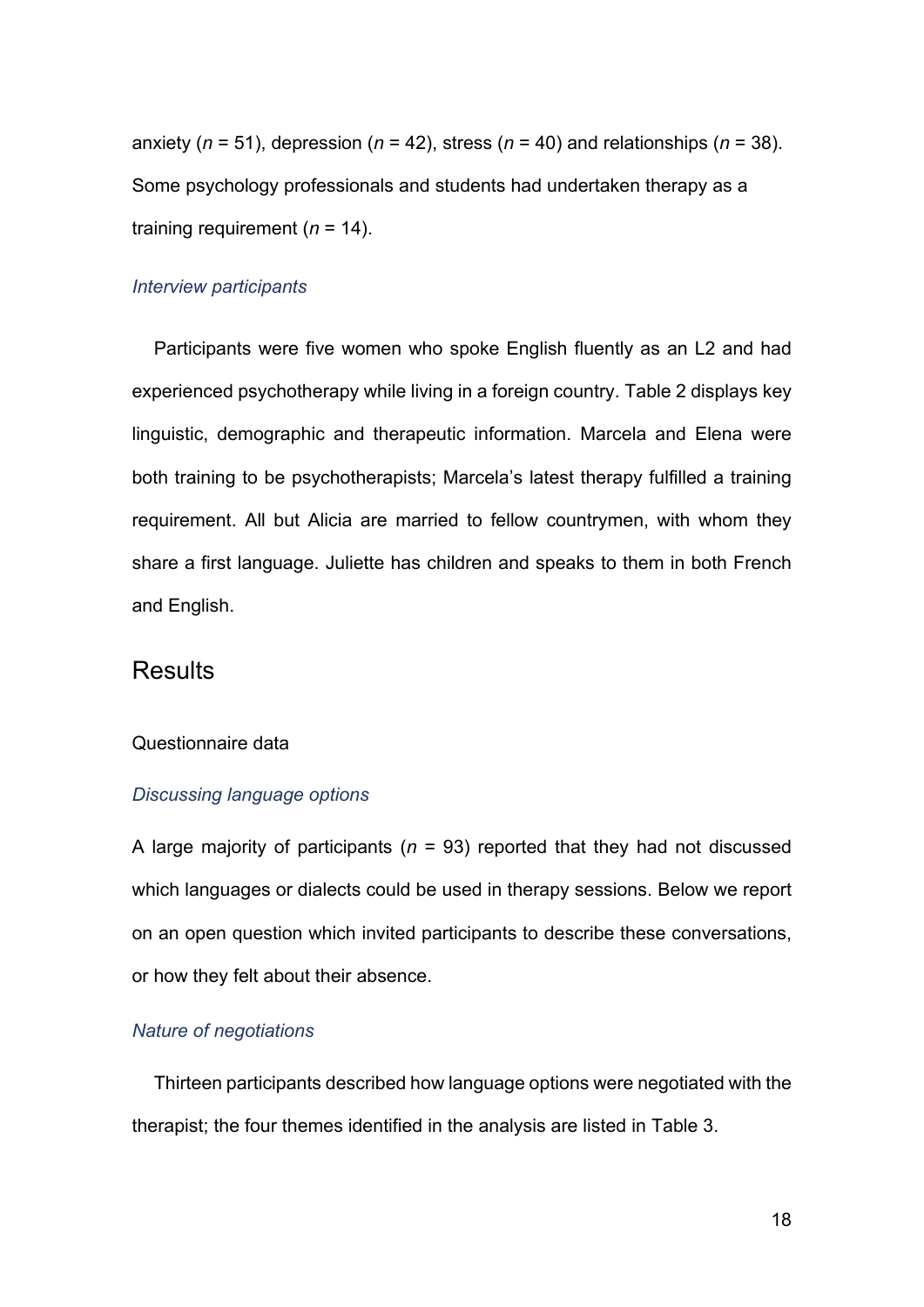# *Two shared languages: agreeing main language and switching*

Clients who shared more than one language with their therapist reported discussing which language to use as the main therapy language and the possibility of switching to other languages. In one dyad, the natural choice was their shared L1. By contrast, a Russian immigrant to the USA decided to use her L3 English. However, since she also valued her American therapist's knowledge of Russian (acquired while living in Russia), it was agreed that both should feel free to code-switch (ID28).

### *Two understood languages or dialects: allowing a mismatch*

In some cases, the client and therapist agreed to each speak different languages (or dialects), since they could understand each other. For example, a simultaneous Catalan-Spanish bilingual who wished to use Catalan nevertheless offered her therapist a choice: 'I said that I absolutely had to use Catalan, but he could use Spanish' (ID8). The therapist chose to align with his client and was fluent enough to do so.

# *One shared language: confirming adequacy for therapy*

Several clients whose therapists did not speak their L1 (or L1a) described minimal discussions in which they acquiesced to using the local language (English) as the main therapy language, without further options being suggested. In a Malayalam-English speaker's words: 'therapist asked if I am comfortable and I said I am' (ID174). This appeared to reflect shifts in clients' own language use: after living in the UK for nearly a year, one client reported no longer using German for his daily inner speech, while another still used both Spanish and English.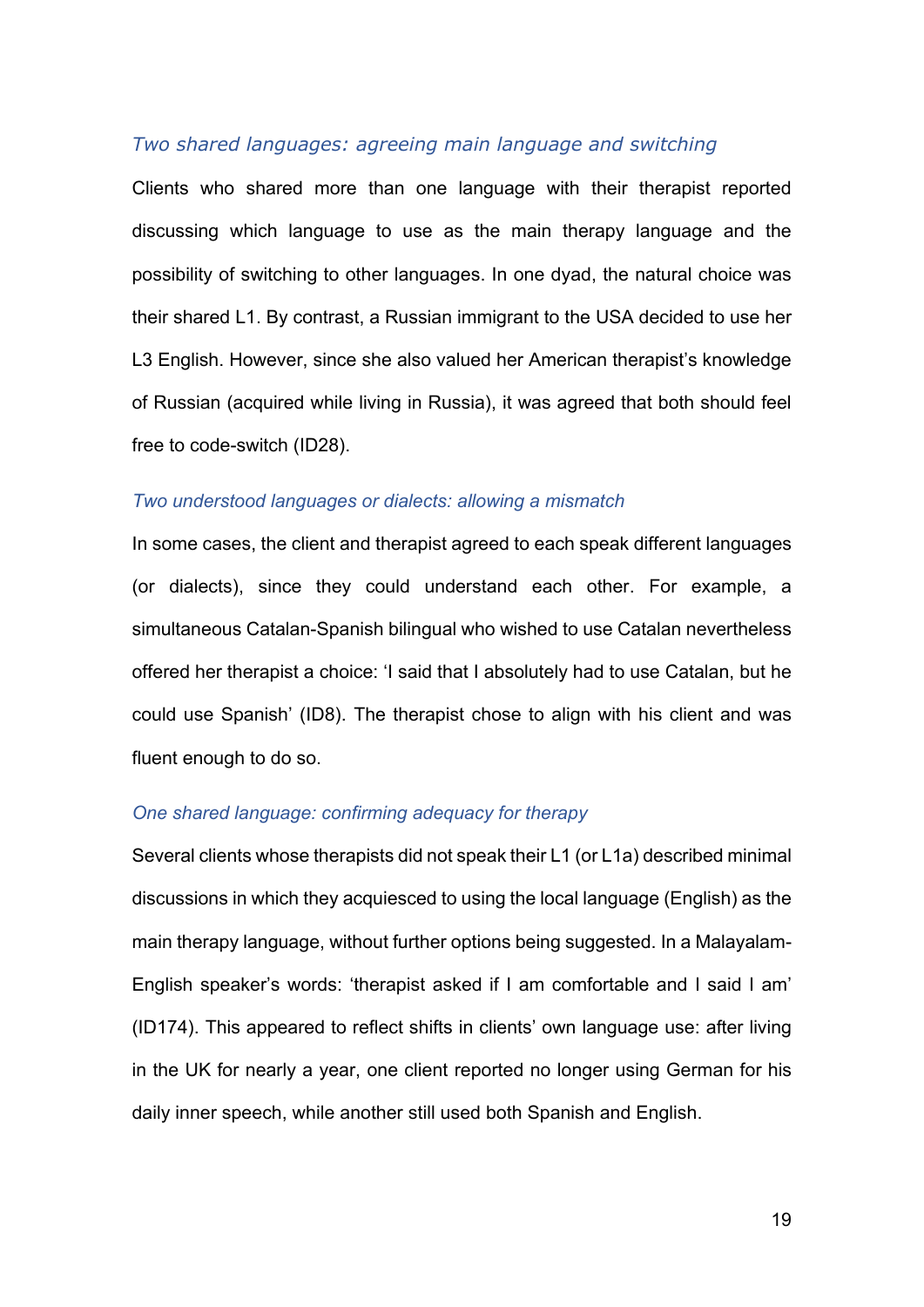### *Code-switching to non-shared languages*

A British national living in India who consulted a UK therapist via Skype recalled that she 'could mention salient words or phrases in Hindi' (ID150) before translating or explaining for the therapist. Her therapist's openness to this different language and culture – which were part of her current environment and experiences – put her at ease and enabled her to communicate her problems and emotions more authentically.

### *Feedback on lack of negotiation*

A third of those who did not discuss language options commented on how they felt about this; in fact responses were mainly explanatory. Table 4 shows the three themes identified.

### *Unnecessary*

Many participants did not perceive the lack of an explicit discussion as problematic. A common response was that the (main) therapy language was 'natural'. Often it was a first language for the client and the dominant local language. In addition, some LX speakers explained that it had become their dominant language. Multilingualism was framed as a question of fluency and languages considered to be equivalent: 'I speak several languages fluently and could have had my therapy in 4 languages, one as easily as the other' (ID27).

#### *No choices to discuss*

By contrast, other participants reported that the therapy language was inevitable and hence not worth discussing. The lack of linguistic alternatives was presented as fact: 'no options were available' (ID155, L4 therapy). The therapist's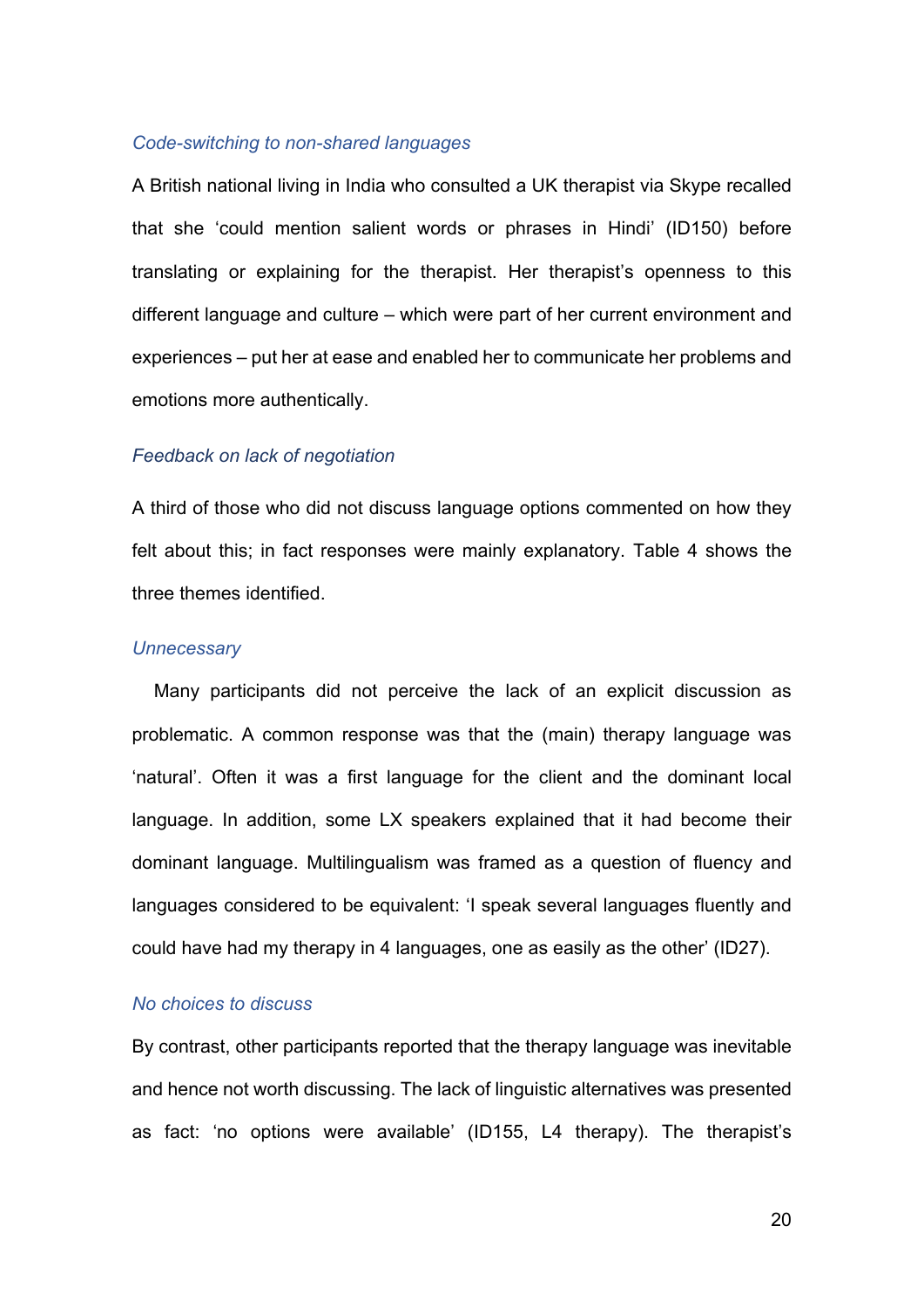monolingualism, whether known or perhaps assumed, was offered as an explanation by several participants: 'it wasn't a choice. My therapist only spoke one language' (ID105, L2 therapy).

#### *Not consulted*

Some perceived the therapist to be in charge. In particular, two participants expressed a clear language preference for therapy, which they may not have discussed with their therapist. A Greek-English client described it as a short-term compromise: 'Certainly would have preferred to speak in English, but as only French was available, I decided this was good enough for a few sessions' (ID145, L2 therapy).

#### Interview data

The five participants reported disclosing, or being asked to disclose, their L1(s) in therapy. Some discussions about language possibilities took place; three themes were identified, as outlined in Table 5.

# *No discussion (language match)*

Juliette shared two languages with her multilingual therapist, as a result of choosing to consult a French-speaking therapist in London. She had initially greeted the therapist in French, so that her L1 automatically became the main therapy language. However, she also reported code-switching to English, as did her therapist. Bilingual practices reportedly happened naturally without any discussion of rules to be followed, due to the speakers sharing two languages. Indeed, at the start of the research interview, Juliette commented: 'I'm sure at some point we'll be, you know, switching from French to English'.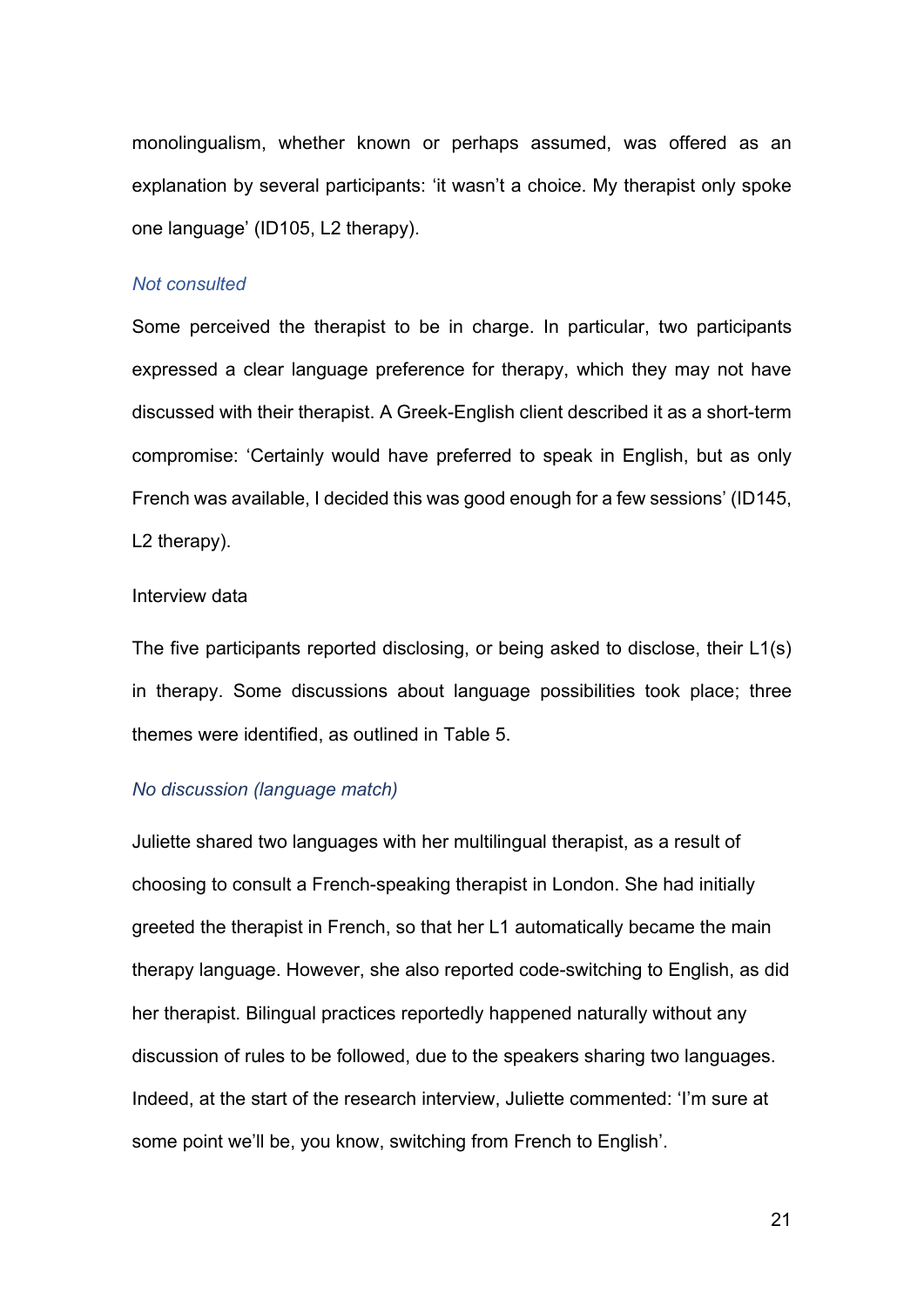# *Technical discussions*

The other three participants in therapy in the UK had addressed their therapists in English from the start. They reported the following types of language discussions in therapy: identifying and recording the client's L1, confirming fluency in English, and welcoming the use of other languages.

Nabeela recalled being asked about her L1(s) when she started NHS counselling. However, she could not identify any action taken as a result, such as discussing therapy provision in her L1 of choice (with a bilingual therapist or through an interpreter) or code-switching, as needed, before translating for the therapist.

Both Marcela and Elena had felt insecure about having therapy in English and sought reassurance from their therapists. As Marcela explained: 'sometimes I feel I'm not making sense [...] what she reflects is that my English is ok, that it's not a problem, she can understand everything I say'. Both were invited to use another language by the therapist if need be. Elena's current therapist offered: '"if you feel that you have to say something in a different language, do it"'. In fact, she did not wish to speak Italian since she preferred not to identify as Italian. Marcela's latest therapist reportedly said: '"Apologies, I cannot understand or speak Spanish so in that sense I won't be able to help you or talk to you or understand you if you use words in Spanish"'. However, she then qualified that she was willing to work with this unknown: '"by all means use them if you nee-, you have to, and then we'll see from there"'.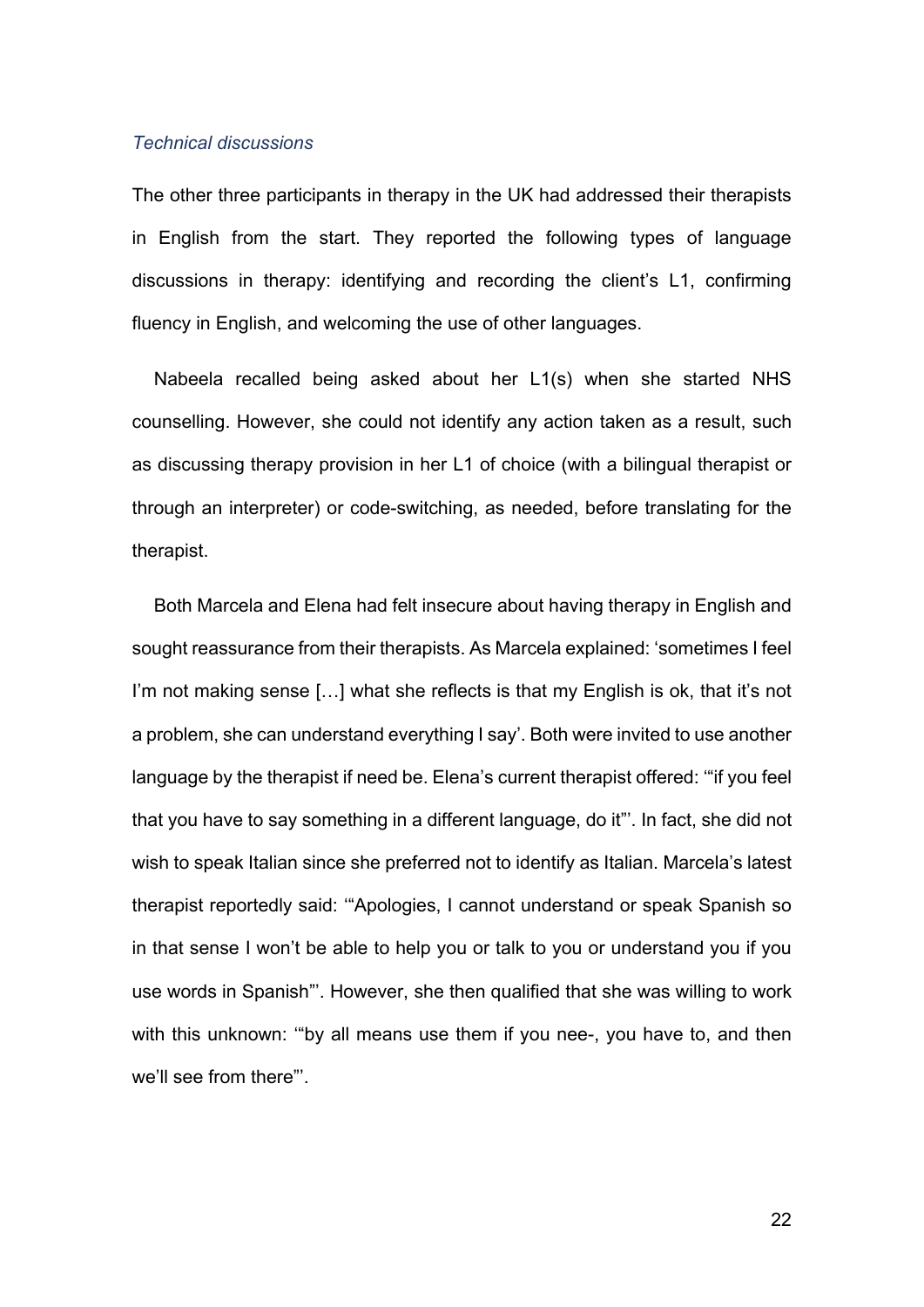Alicia reported a different experience, living in Catalonia where her Peruvian Spanish, peppered with switches to English, was not always understood or welcomed. In trial sessions with a Catalan therapist who would sometimes use Catalan words (which Alicia could understand), she tried to accommodate her speech to the therapist. Alicia described how self-monitoring was a burden: 'you're going to have to be explaining, […] not slipping in words in English […], you have to, you know, speak slowly'. This cognitive work did not prevent Alicia from engaging with therapy, but it was nevertheless an obstacle which hindered her 'flow'.

By contrast, when she consulted a Mexican therapist, she felt comfortable using her L1 as Latin Americans are often familiar with other Spanish varieties. Indeed, she estimated that the therapist only queried her meaning 'a couple of times' over eighteen months. Asked how the use of English with her Mexican therapist was negotiated, Alicia initially recounted asking directly whether the therapist spoke English, which she did. On probing, she recalled that in fact the therapist had commented on Alicia's inadvertent use of English, leading Alicia to ask whether this was problematic and the therapist to reassure her that it was not.

#### *(Re)negotiating upon consideration of language processes*

Prior to participating in this study, none had explored language associations and their implications for therapy with their therapist. However, completing the questionnaire prompted Elena to reflect on her discomfort with the Italian language, which was linked to identity problems, and her avoidance of it in psychotherapy. Interviewed several months later, she described the changes she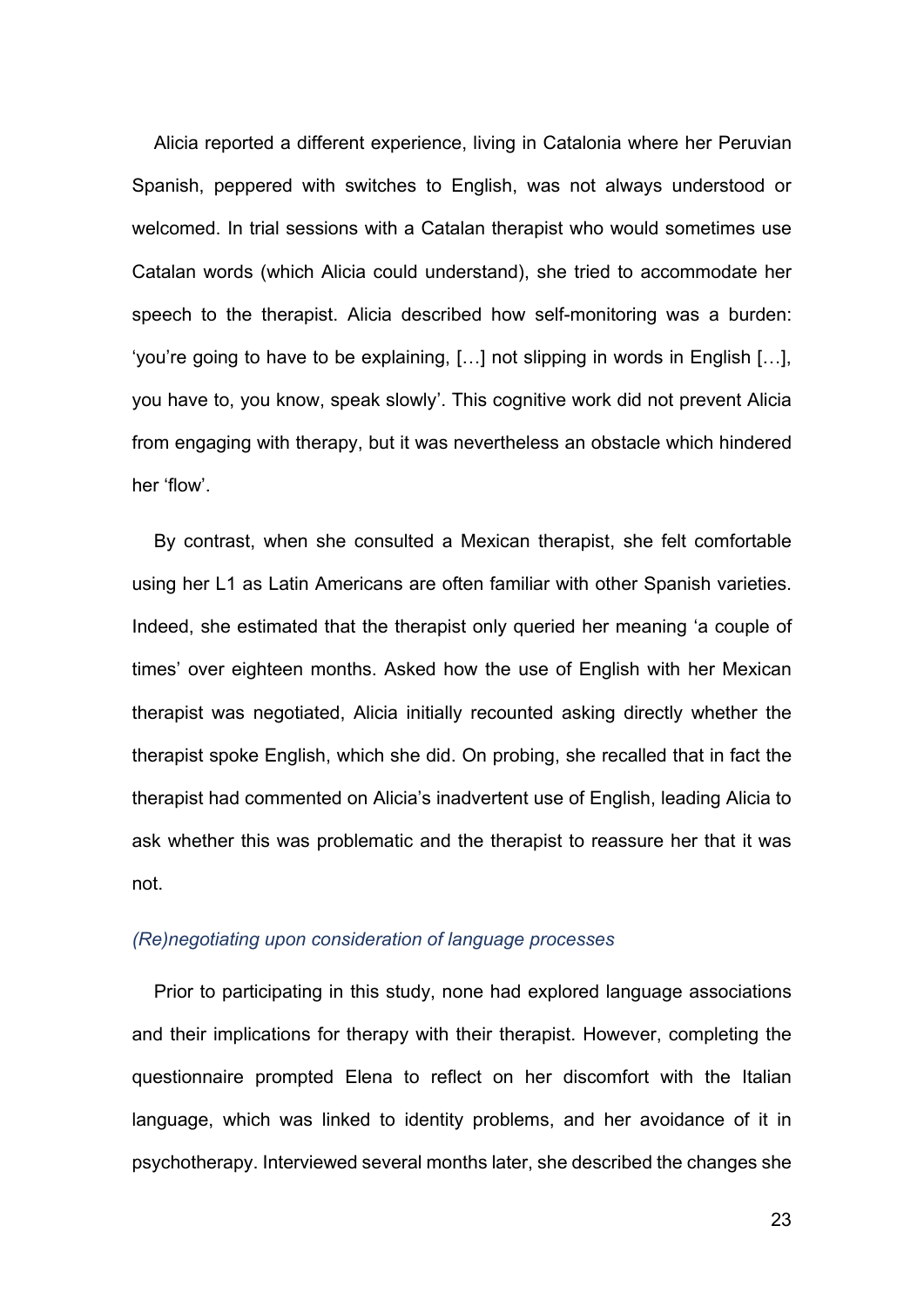had made in her therapy (which was ongoing) as a result. She had started to use 'some terminology' in Italian, developing a process which involved both writing and speaking in Italian: 'I usually either write it down, or thinking about it myself. And then I might mention some words, but not sentences, words, relevant keywords – and then I translate the feeling'. This prompted discussions with her therapist about her earlier language avoidance and desire 'to distance from some experiences'. The shift to using Italian allowed her to access and disclose certain aspects of her childhood – such as fairytales and poems – for the first time, 'reconnect[ing] with parts of myself that I didn't either explore, or I didn't want to explore'. Yet she was unable to tolerate her therapist mirroring these words, and wished to remain in control of how Italian was brought into the therapy.

# **Discussion**

Most participants reported no explicit discussion about which languages or varieties were permissible in therapy; whilst not surprising for the small majority who had never discussed their language profile with their therapist (Rolland et al., 2017), it suggests that many others did not progress from revealing their languages to establishing linguistic norms for the therapeutic conversation. We note that this result cannot be generalised to the general client population since the survey sample was not random, however it is consistent with a lack of metalinguistic discussions in the literature.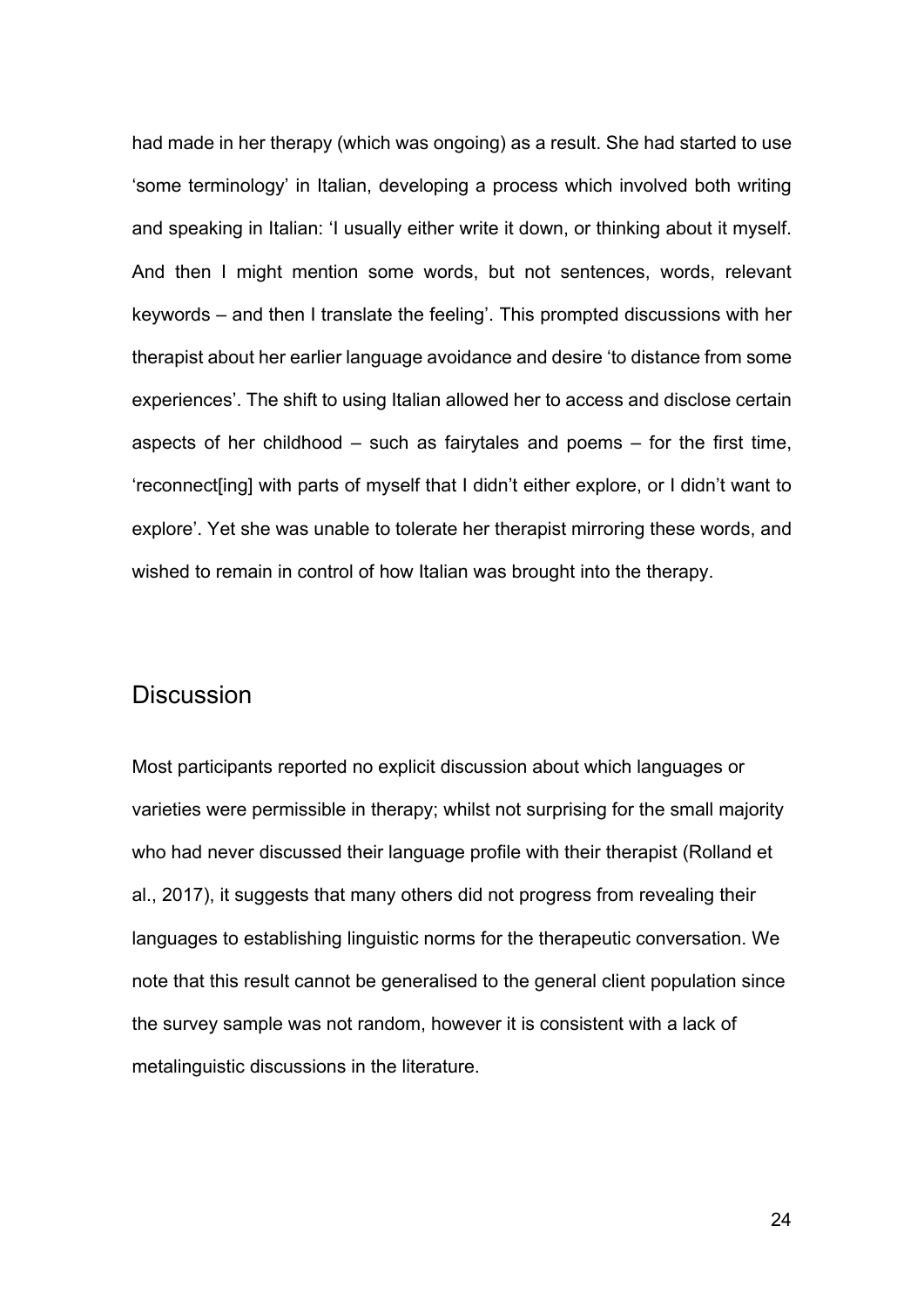### *Two shared languages*

When two languages were shared, discussions centred on choosing the main therapy language. This was typically the client's decision, in keeping with other recent examples (Espín, 2013; Pérez-Rojas et al., 2019). While some opted for their L1, others were most comfortable in the LX, suggesting that it had become the 'language of the heart' (Dewaele, 2013). However, one client had accommodated to the therapist's language in order to optimise communication. The main therapy language could also be established simply through a greeting in a shared minority language, as in Juliette's case.

The freedom to code-switch to the other language was either mutually agreed, asserted spontaneously through language use, or proposed by the therapist (see also Rolland et al., 2017). Juliette interpreted her therapist's code-switching as motivated by her own expressive needs rather than any therapeutic reasons, despite some therapists reporting it as a strategic tool (Pérez-Foster, 1998; Santiago-Rivera et al., 2009).

#### *One shared language or dialect*

Receptive multilingualism, whereby each person speaks their own variety while understanding that of their interlocutor, is to our knowledge not mentioned in the psychotherapy literature. It allowed some clients to speak a different language or variety from their therapist, suggesting that dyads can have a broader range of options for communication when language pairs have acceptable levels of mutual understanding (Gooskens et al., 2018), if they are flexible. Yet these initial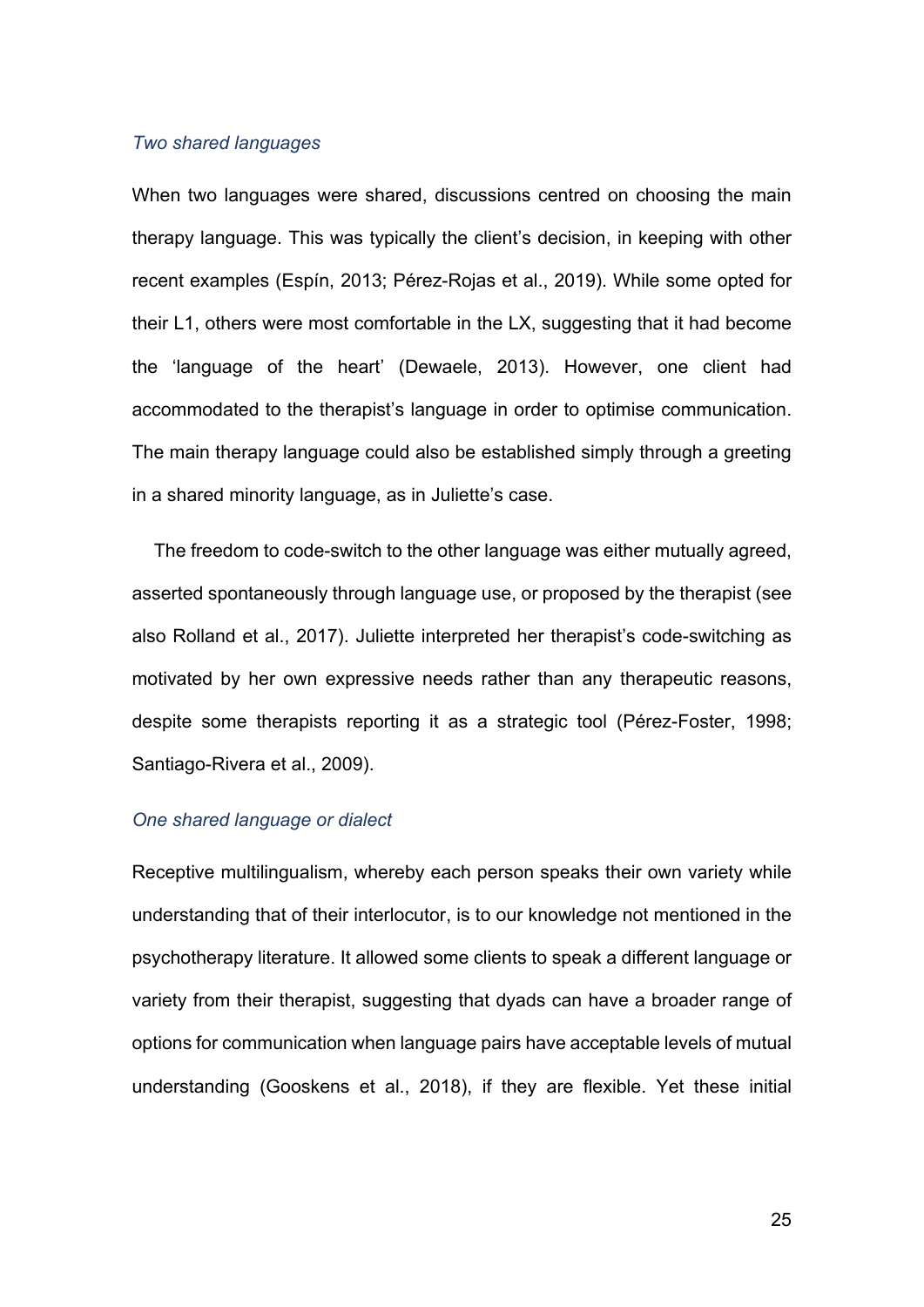negotiations focused on facilitating language matches rather than clients' full language profiles (cf. Pérez Foster, 1998).

Other clients reported merely acquiescing to the default therapy language. However, working with the support of an interpreter can be productive when multilinguals wish to speak another language in therapy (Costa, 2014; Santiago-Rivera et al., 2009). Moreover, there is a growing number of multilingual therapists in the UK (Costa & Dewaele, 2012), albeit few are trained to work in other languages (Bowker & Richards, 2004; Costa, 2014).

There were several reports of therapists inviting clients to code-switch briefly to another language and provide a *post hoc* translation (as recommended by Pérez Foster, 1998; Costa, 2010). Interestingly, this was not taken up by Elena until the study questionnaire prompted her to reflect upon the implications of her language choices in, acting as a catalyst for change. The introduction of Italian thereafter had far-reaching implications. We argue, therefore, that language discussions are most beneficial when they go beyond technical aspects to explore 'the process and relational implications of working therapeutically across languages' (Costa, 2020: 71).

The study also highlights that code-switching can take the form of sharing written materials in another language. Indeed, displaying examples of 'private writing' (Pavlenko, 2014: 221) such as a diary entry or poem can open a window onto the client's inner speech. For Elena, it was a safe way to code-switch, as in Buxbaum's (1949) case study of Bertha, who brought in her German diary when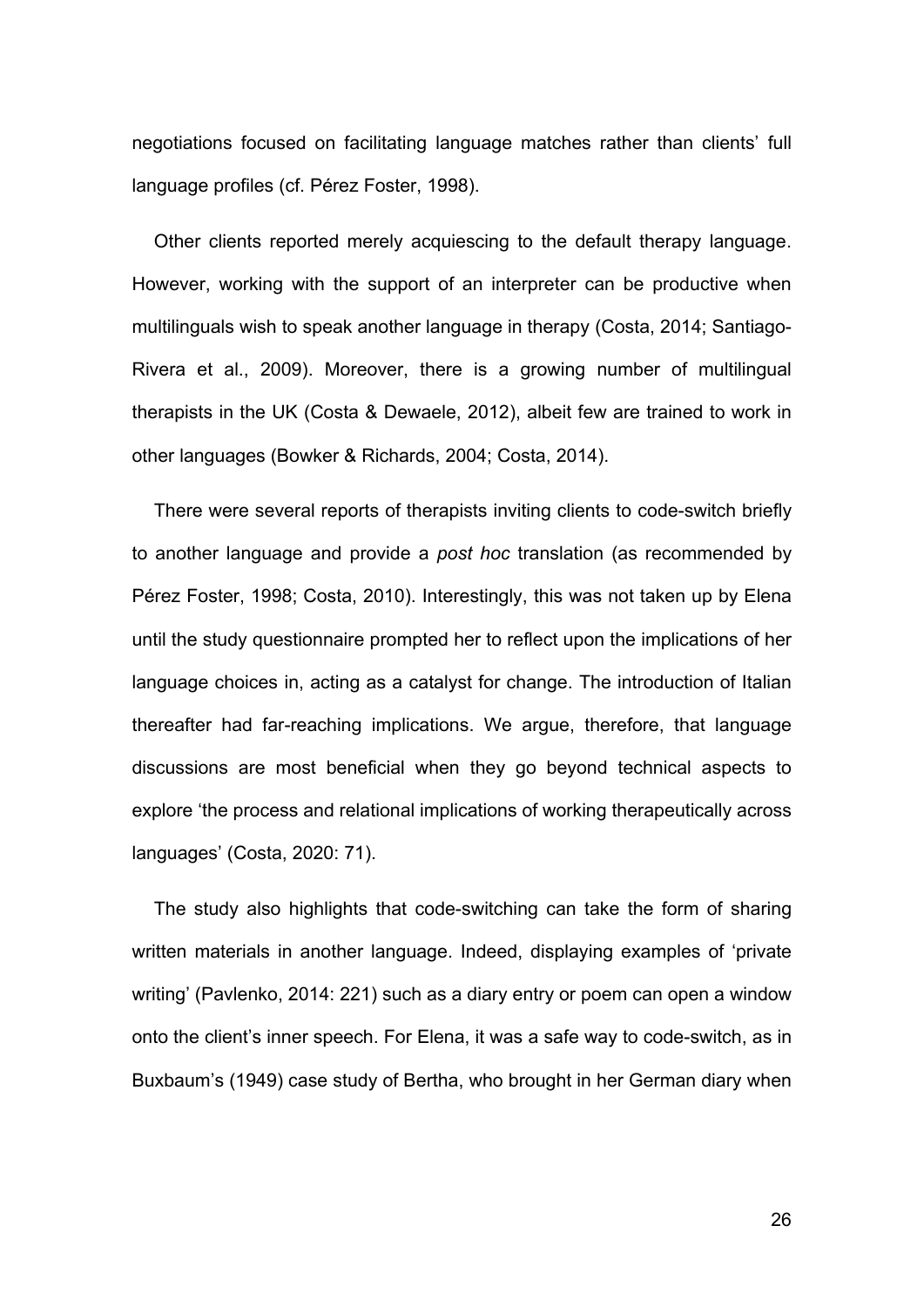'her anxieties decreased' (p. 283), as a precursor to speaking in German (which she had abandoned on emigrating to the USA).

#### *No options discussed*

For the vast majority of participants, there was no discussion around which languages or dialects were acceptable in therapy. However, the qualitative data suggest that respondents focused on options for the main therapy language rather than the possibility of code-switching. The lack of negotiation was not seen as problematic: for many of those in LX therapy it was now their primary language. Clients emphasised their fluency and regarded languages as interchangeable means of communication, a conduit view of language which is contested (Pérez Foster, 1998).

Others accepted that the dominant language in their country of residence would naturally be the language of therapy, in keeping with minority language speakers' expectations regarding health care (Roberts, 2017). In addition to institutional monolingualism, private therapists were often perceived to be monolingual – despite a lack of discussion (Rolland et al., 2017). One participant highlighted the therapeutic relevance of using the local language to discuss experiences lived and encoded in the same language, as noted in the literature (Pérez Foster, 1998).

Finally, in the study some clients reported a language preference or sense that they should have had a choice. In therapy, they appeared to exhibit 'language deference' as has been observed in Wales (Roberts, 2017). Thus, this study confirms that clients from language minorities – whether indigenous or migrant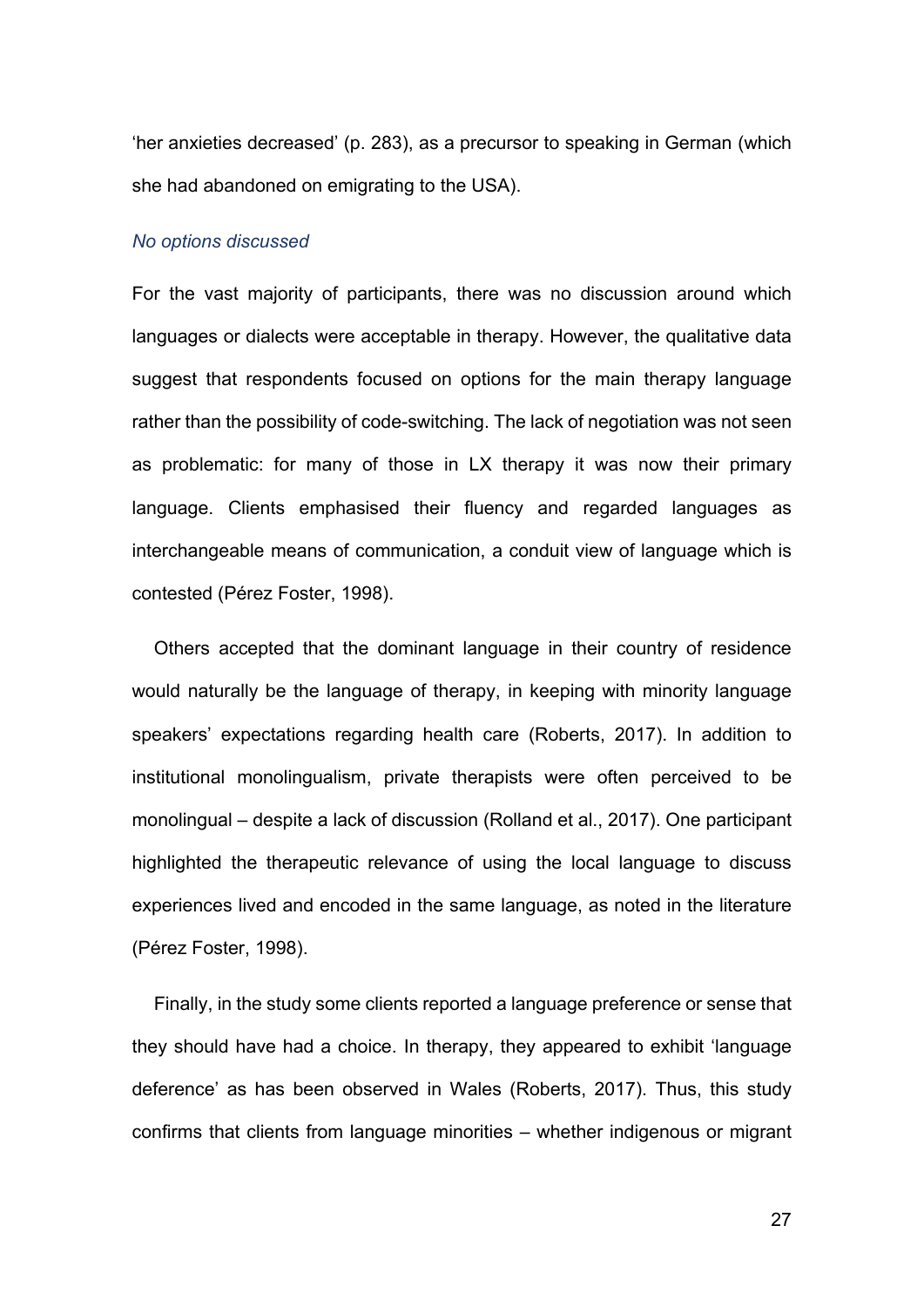languages – may lack the agency to request services in their main language (Roberts, 2017), particularly when under pressure from the intersection of oppressive language ideologies, their patient status and poor mental health.

Interviews yielded more insights into behaviours such as Alicia's inhibition of code-switching with the Catalan therapist, which was not addressed in therapy and contributed to her disengagement. This client perspective is a novel contribution to the literature, complementing evidence that code-switching is a valued resource (Dewaele & Costa, 2013; Rolland et al., 2017).

# Study limitations

The study sample is biased towards certain socio-demographic features due to our non-clinical, non-random sampling. Whilst this has yielded valid insights into client experiences on a neglected topic, future research should aim to be more representative of multilingual clients by targeting a range of groups, including those accessing state-provided psychotherapy or counselling and BAME clients who may be less empowered to assert linguistic agency.

Furthermore, the small number of interviews conducted necessarily limited the range of experiences which were explored. In particular, the interviewees had all undertaken psychotherapy as migrants, leading to insider/outsider dynamics with their respective therapists which influenced language negotiations. Further studies could usefully focus on other contexts.

Finally, interviewees were L2 speakers of English being interviewed in the UK by an L1 speaker. Despite efforts to empower participants linguistically, these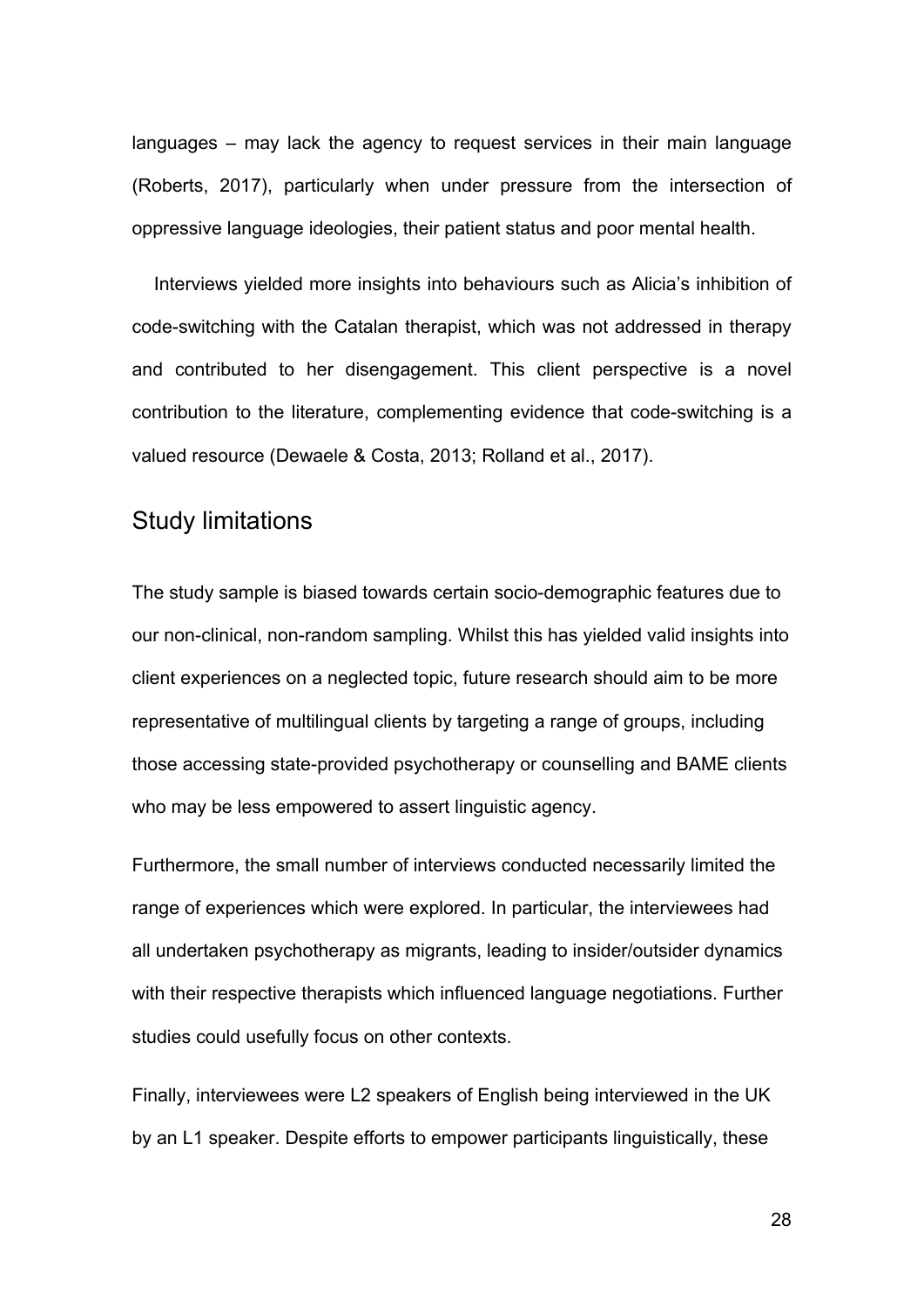differences may have inhibited reflections and discussions around any negative (language-related) experiences with English-speaking psychotherapists.

# **Conclusion**

The present mixed-method study shines a light on the lack of discussion about language options for multilingual clients in psychotherapy, when they are fluent in the dominant language. The research charts the different ways in which multilingual clients approach the negotiation of language(s), from exerting a choice by selecting a multilingual practitioner or spontaneously code-switching to feeling disempowered and inhibited within a monolingual environment, via creative negotiations drawing on receptive multilingualism.

Many clients positioned the therapist as the gate-keeper of linguistic practices, a finding which reinforces the need to train mental health practitioners to feel confident to offer a therapeutic space where multiple languages are welcome, where the exploration of clients' linguistic histories is valued and where a multilingual therapeutic frame (Costa, 2020) is applied. Client feedback confirms that 'talking about the talking' (Costa & Dewaele, 2019) is productive and merits to be developed as a core skill for therapists.

Finally, the adoption of an explanatory sequential design allowed us to identify some general trends in the preliminary quantitative and qualitative analyses based on data from 109 participants (cf. Rolland et al., 2017), and provided a framework which facilitated informed consent for the interview phase. The findings informed the sampling and questions for the five interviews, which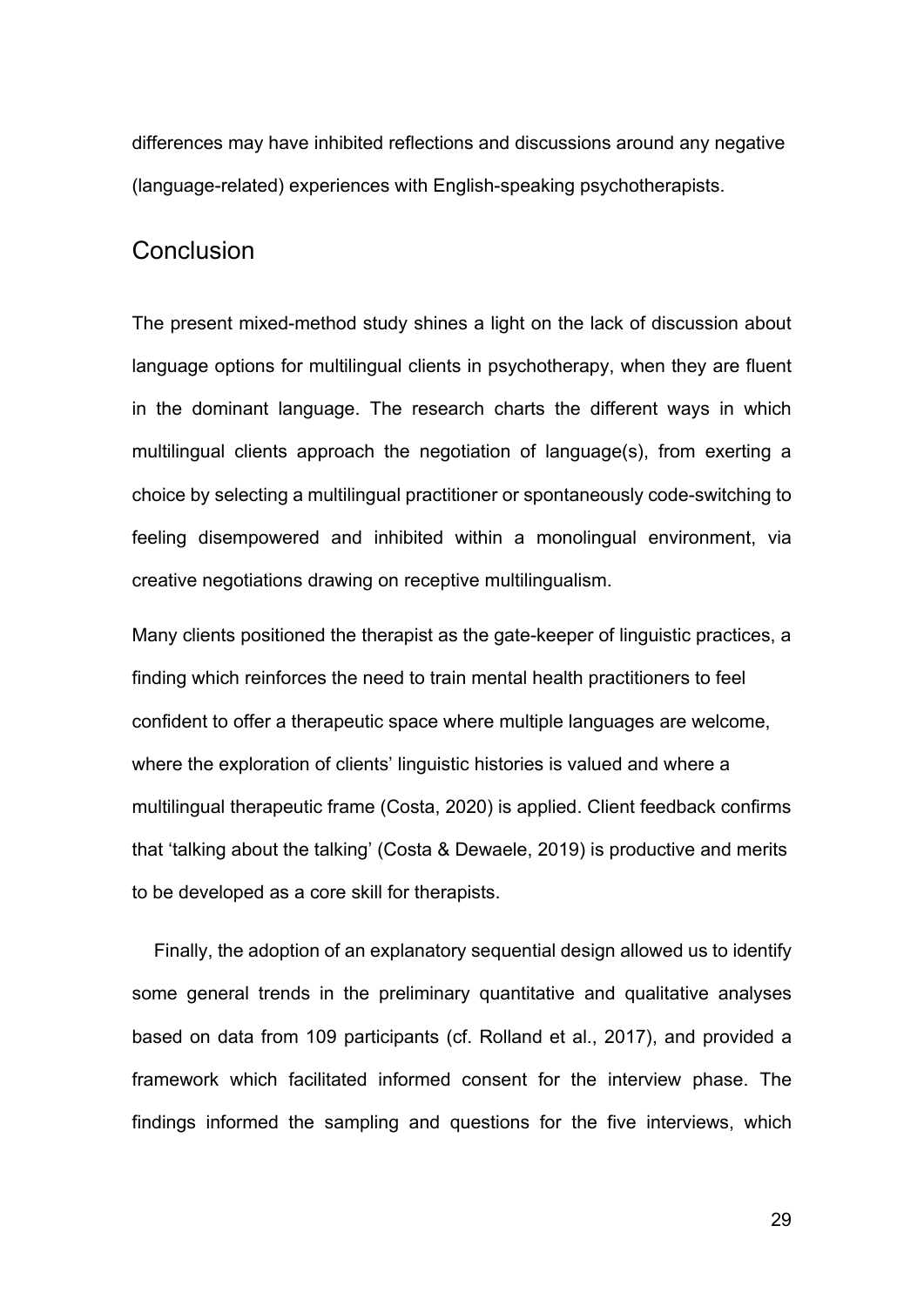allowed us to hear clients' voices and obtain a more detailed understanding of the unique circumstances they had encountered with their therapist. Moreover, they introduced a longitudinal element which demonstrated the potential impact of exploring language use with multilingual clients. Conducting a study across the disciplines of Applied Linguistics and Psychotherapy/Counselling allowed us to approach the subject in the round, deepen our knowledge and insights and model a method of cross-cultural learning.

# **Implications for Practice**

- Ask about clients' linguistic history and their relationships with their languages. Create a space where they feel that questions about the languages you may share are welcome.
- Discuss language options: agree on the main therapy language(s) and explore code-switching to other relevant languages (before translating if necessary).
- Talk about the languages used or not within sessions, mindful of the power of language and clients' attachment to their different languages. Some clients will actively want to speak in one language and not in another language.

# **Implication for Policy**

• Counselling and Psychotherapy services to provide linguistically sensitive supervision sessions, run by appropriately trained supervisors.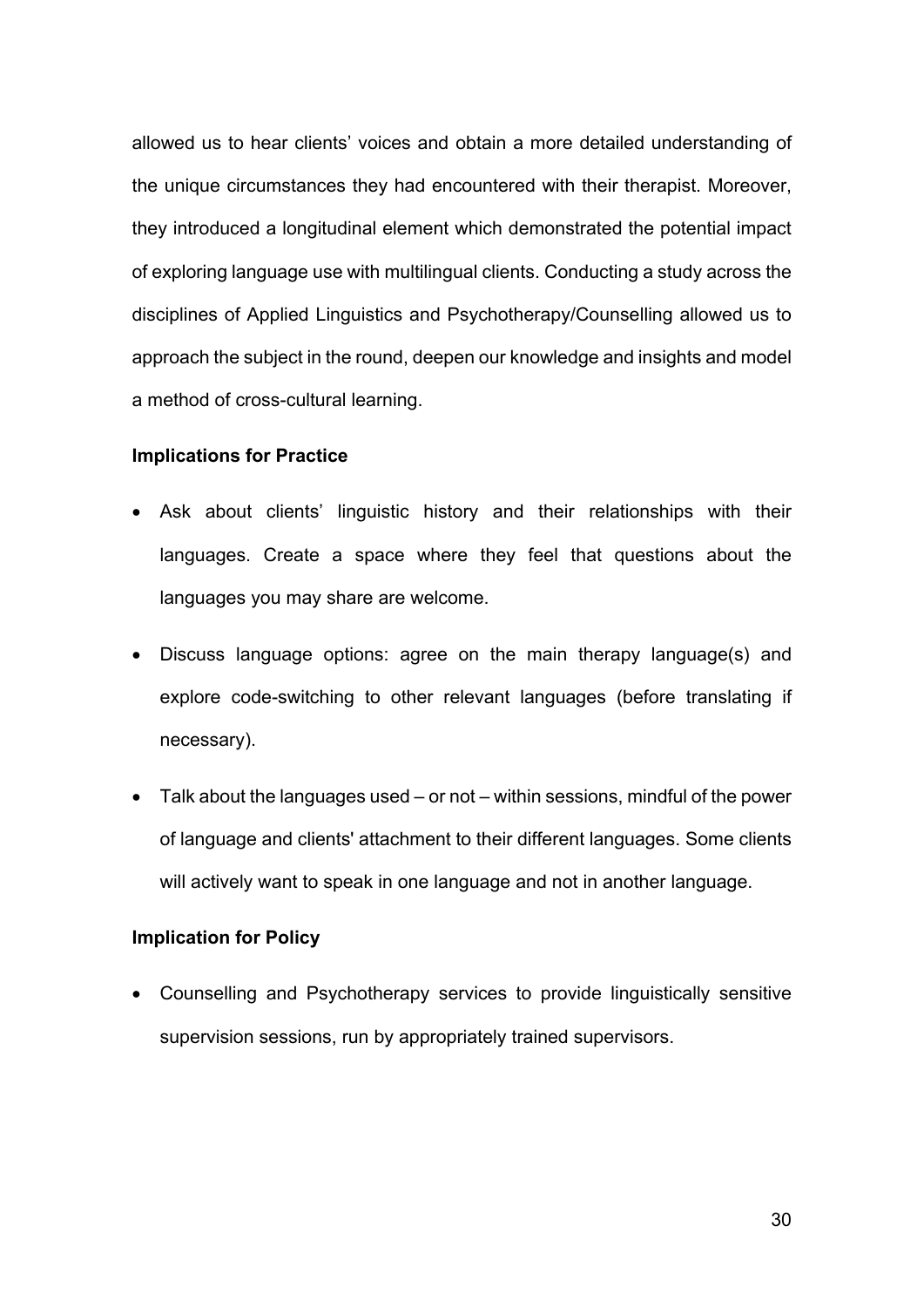# References

- Amati-Mehler, J. Argentieri, S., & Canestri, J. (1993). *The Babel of the unconscious : Mother tongue and foreign languages in the psychoanalytic dimension.* Madison, CT: International Universities Press.
- Bowker, P., & Richards, B. (2004). Speaking the same language? A qualitative study of therapists' experiences of working in English with proficient bilingual clients. *Psychodynamic Practice: Individuals, Groups and Organisations*, *10*(4), 459-478.
- Braun, V., & Clarke, V. (2013). *Successful Qualitative Research: a practical guide for beginners*. London: Sage.
- Braun, V., & Clarke, V. (2006). Using thematic analysis in psychology. *Qualitative Research in Psychology*, *3*(2), 77-101.
- Buxbaum, E. (1949). The role of a second language in the formation of ego and superego. *Psychoanalytic Quarterly*, *18*, 279-289.
- Cook, S. R. (2019). Exploring the role of multilingualism in the therapeutic journey of survivors of torture and human trafficking. Unpublished PhD dissertation, Birkbeck, University of London.
- Costa, B. (2020). *Other Tongues: psychological therapies in a multilingual world*. Monmouth: PCCS.
- Costa, B. (2014). You can call me Betty. *Healthcare Counselling and Psychotherapy Journal*, *14*(4), 20-25.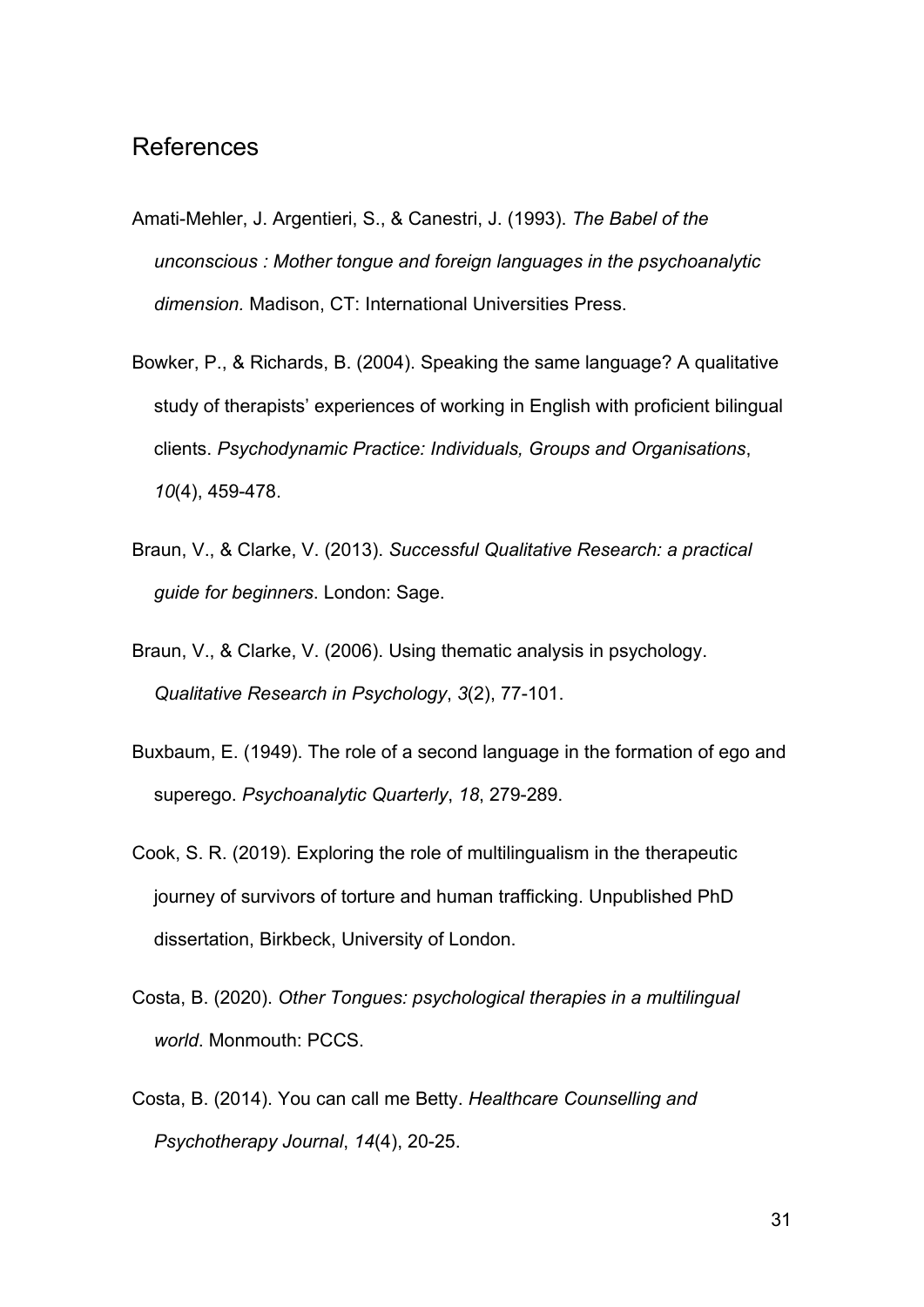- Costa, B. (2010). Mother tongue or non-native language? Learning from conversations with bilingual/multilingual therapists about working with clients who do not share their native language. *Journal of Ethnicity and Inequalities in Health and Social Care*, *3*, 15-24.
- Costa, B., & Dewaele, J.-M. (2019). The talking cure building the core skills and the confidence of counsellors and psychotherapists to work effectively with multilingual patients through training and supervision. *Counselling and Psychotherapy Research, 19,* 231–240.
- Costa, B., & Dewaele, J.-M. (2012). Psychotherapy across languages: beliefs, attitudes and practices of monolingual and multilingual therapists with their multilingual patients. *Language and Psychoanalysis, 1*, 18-40.
- Creswell, J.W., & Plano Clark, V.L. (2011). *Designing and conducting mixed methods research* (2<sup>nd</sup> ed.). Los Angeles: Sage.
- Dewaele, J.-M. (2013). *Emotions in Multiple Languages* (2nd ed.). Basingstoke: Palgrave Macmillan.
- Dewaele J.-M. (2019). The vital need for ontological, epistemological and methodological diversity in applied linguistics. In Wright C., Harvey L. & Simpson J. (eds.), *Voices and Practices in Applied Linguistics: Diversifying a Discipline*. York: White Rose University Press, pp. 71-88.
- Dewaele, J.-M., & Costa, B. (2014). A cross-disciplinary and multi-method approach of multilingualism in psychotherapy. In S. Bager-Charleson (Ed.),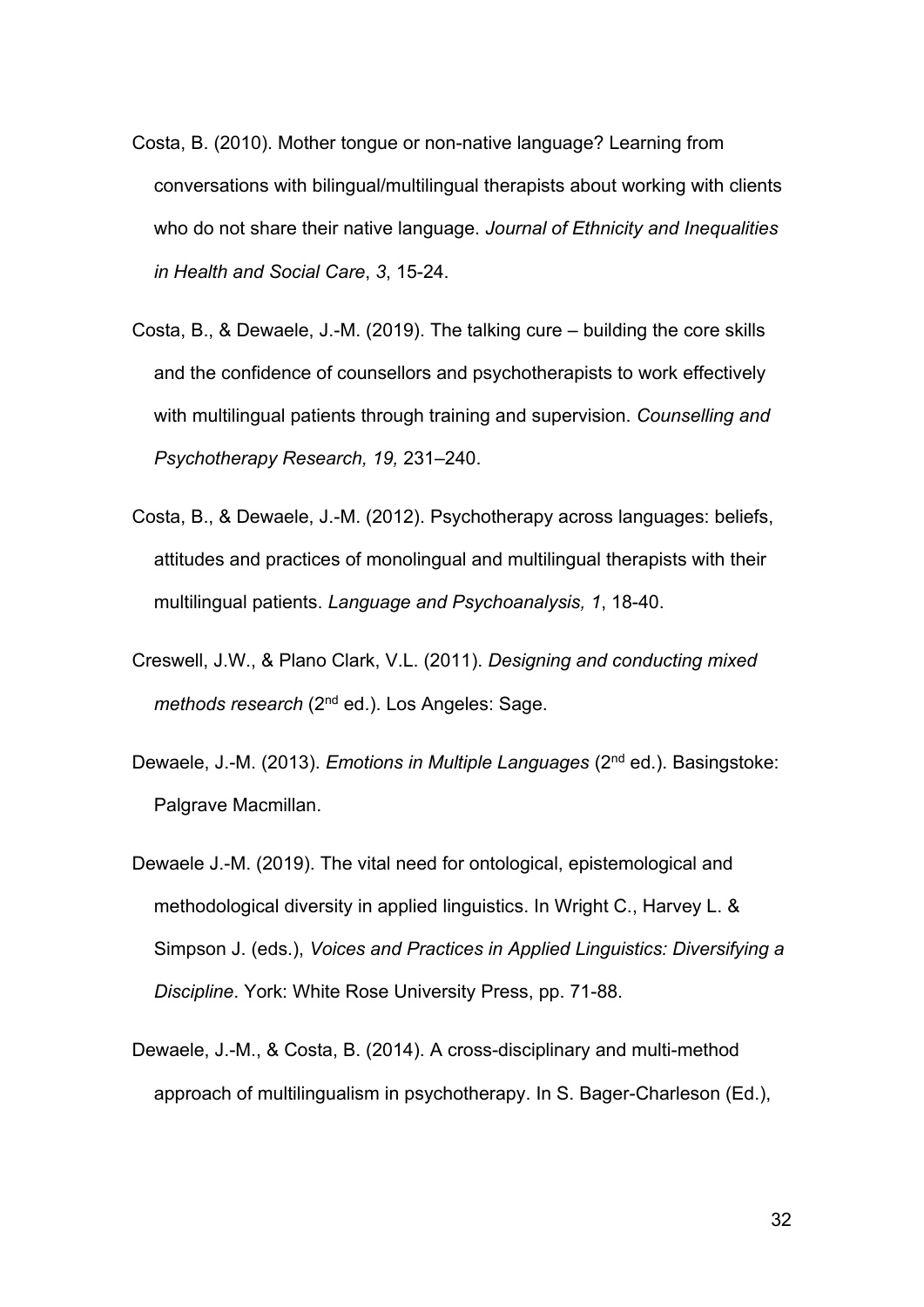*Doing Practice-Based Research in Therapy: A Reflexive Approach* (pp. 28- 37). London: Sage.

- Dewaele, J.-M., & Costa, B. (2013). Multilingual clients' experience of psychotherapy. *Language and Psychoanalysis*, *2*(2), 31-50.
- Dörnyei, Z. (2007). *Research Methods in Applied Linguistics: Quantitative, Qualitative, and Mixed Methodologies*. Oxford: Oxford University Press.
- Elin, M. (2017). *The importance of mental health care in Welsh.* Article retrieved from: [https://www.mind.org.uk/information-support/your-stories/the](https://www.mind.org.uk/information-support/your-stories/the-importance-of-mental-health-care-in-welsh/#.Xcsvom52tYc)[importance-of-mental-health-care-in-welsh/#.Xcsvom52tYc.](https://www.mind.org.uk/information-support/your-stories/the-importance-of-mental-health-care-in-welsh/#.Xcsvom52tYc)
- Espín, O. M. (2013). "Making love in English": Language in psychotherapy with immigrant women. *Women & Therapy, 36*(3-4), 198-218.
- Gooskens, C., van Heuven, V.J., Golubović, J., Schüppert, A., Swarte, F., & Voigt, S. (2018). Mutual intelligibility between closely related languages in Europe. *International Journal of Multilingualism*, *15*(2), 169-193.
- Madoc‐Jones, I. (2004). Linguistic sensitivity, indigenous peoples and the mental health system in Wales. *International Journal of Mental Health Nursing*, *13*(4), 216-224.
- Marcos, L. R. (1976). Bilinguals in psychotherapy: Language as an emotional barrier. *American Journal of Psychotherapy, 30*(4), 552-560.
- Patton, M.Q. (2002). *Qualitative Research & Evaluation Methods* (3rd ed.). Thousand Oaks, Calif.; London: Sage.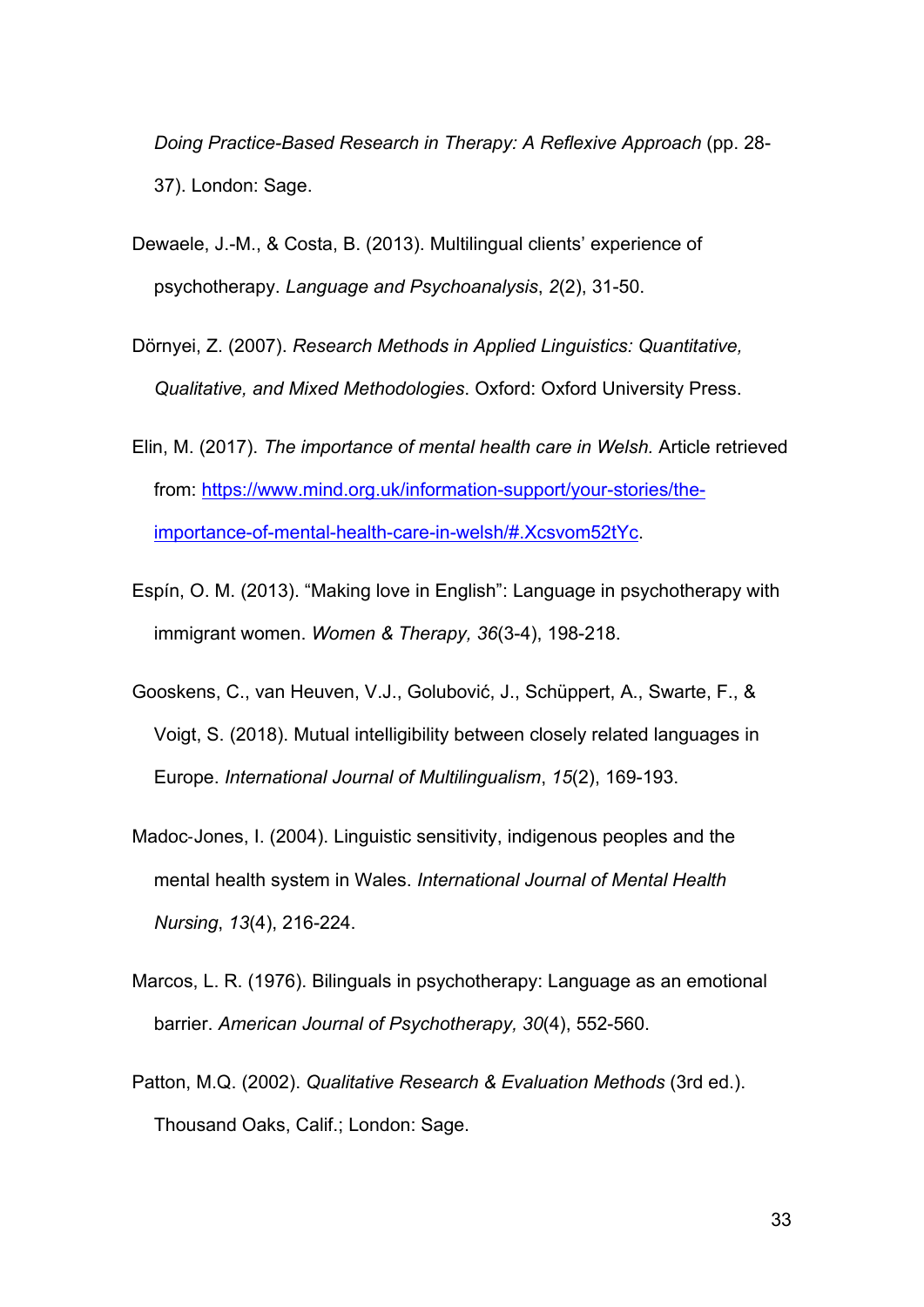- Pavlenko, A. (2014). *The Bilingual Mind: and what it tells us about language and thought*. Cambridge: Cambridge University Press.
- Pérez Foster, R. (1998). *The power of language in the clinical process: Assessing and treating the bilingual person*. New Jersey, NJ: Aronson.
- Pérez-Rojas, A. E., Brown, R., Cervantes, A., Valente, T., & Pereira, S. R. (2019). "Alguien abrió la puerta": The phenomenology of bilingual Latinx clients' use of Spanish and English in psychotherapy. *Psychotherapy*, *56*(2), 241-253.
- Roberts, G. (2017). Breaking the Silence: Identifying the Needs of Bilingual Speakers in Health Care. In E. A. Jacobs & L. C. Diamond (Eds.), *Providing Health Care in the Context of Language Barriers: International Perspectives,*  116-148.
- Rolland, L. (2019). *Multilingual selves in psychotherapy: a mixed methods study of multilingual clients' experiences in relation to language practices* (Unpublished doctoral thesis). Birkbeck, University of London, London, UK.
- Rolland, L., Dewaele, J.-M., & Costa, B. (2019). Planning and conducting ethical interviews: power, language and emotions. In J. McKinley and H. Rose (Eds.), *The Routledge Handbook of Research Methods in Applied Linguistics* (pp. 279-289). London: Routledge.
- Rolland. L., Dewaele, J.-M., & Costa, B. (2017). Multilingualism and psychotherapy: exploring multilingual clients' experiences of language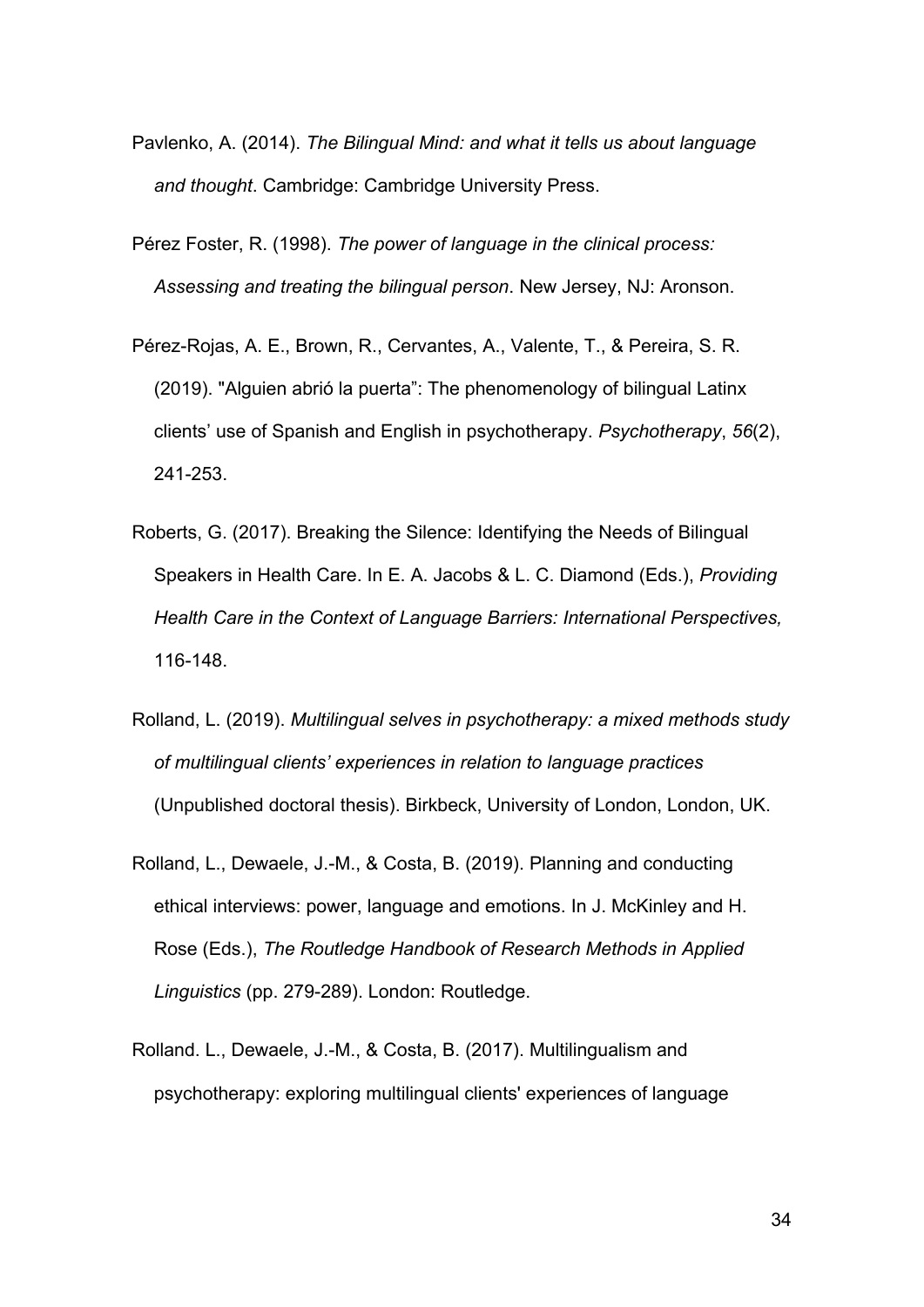practices in psychotherapy. *International Journal of Multilingualism*, *14*(1), 69-85.

- Rozensky, R. H., & Gomez, M. Y. (1983). Language switching in psychotherapy with bilinguals: Two problems, two models, and case examples. *Psychotherapy: Theory, Research & Practice*, 20(2), 152-160.
- Santiago-Rivera, A. L., Altarriba, J., Poll, N., Gonzalez-Miller, N., Cragun, C. (2009). Therapists' Views on working with bilingual Spanish-English speaking clients: A qualitative investigation. *Professional Psychology: Research and Practice*, 40(5):436-443.
- Santiago-Rivera, A. L., & Altarriba, J. (2002). The role of language in therapy with the Spanish-English bilingual client. *Professional Psychology: Research and Practice*, *33*(1), 30-38.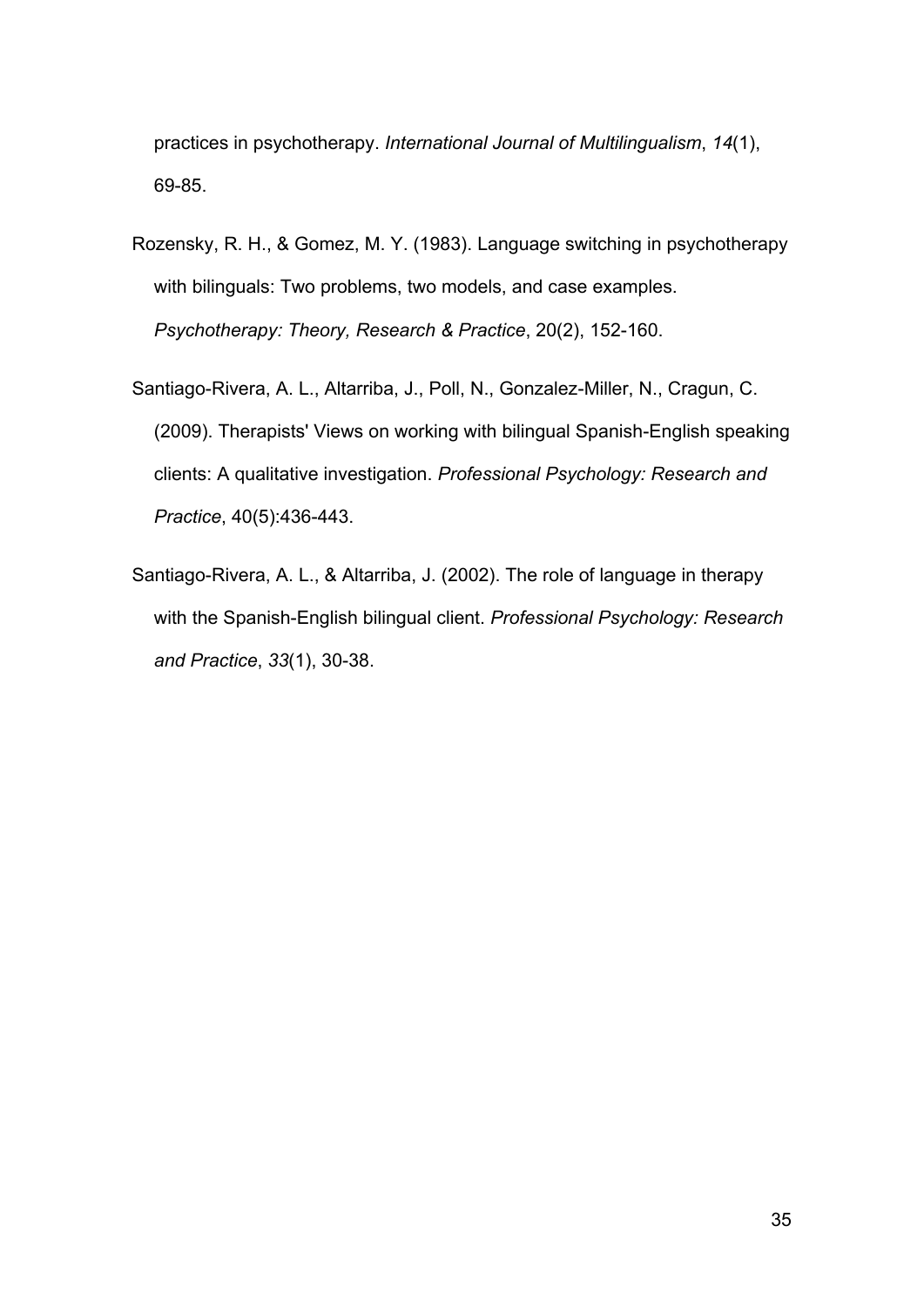# Tables

| L1b or LX Number (%) of respondents with Number (%) of respondents |                 |  |
|--------------------------------------------------------------------|-----------------|--|
| L1b or LX                                                          | with L1b and LX |  |
| 32 (29.4%)                                                         |                 |  |
| 105 (96.3%)                                                        | 28 (25.7%)      |  |
| 73 (67.0%)                                                         | 16 (14.7%)      |  |
| 44 (40.4%)                                                         | $9(8.3\%)$      |  |
| 12 (19.3%)                                                         | 5(4.6%)         |  |
| 4(3.7%)                                                            | $2(1.8\%)$      |  |
| $2(1.8\%)$                                                         | $1(0.9\%)$      |  |
| $1(0.9\%)$                                                         | $1(0.9\%)$      |  |
|                                                                    |                 |  |

# <span id="page-36-0"></span>*Table 1. Language profiles of participants*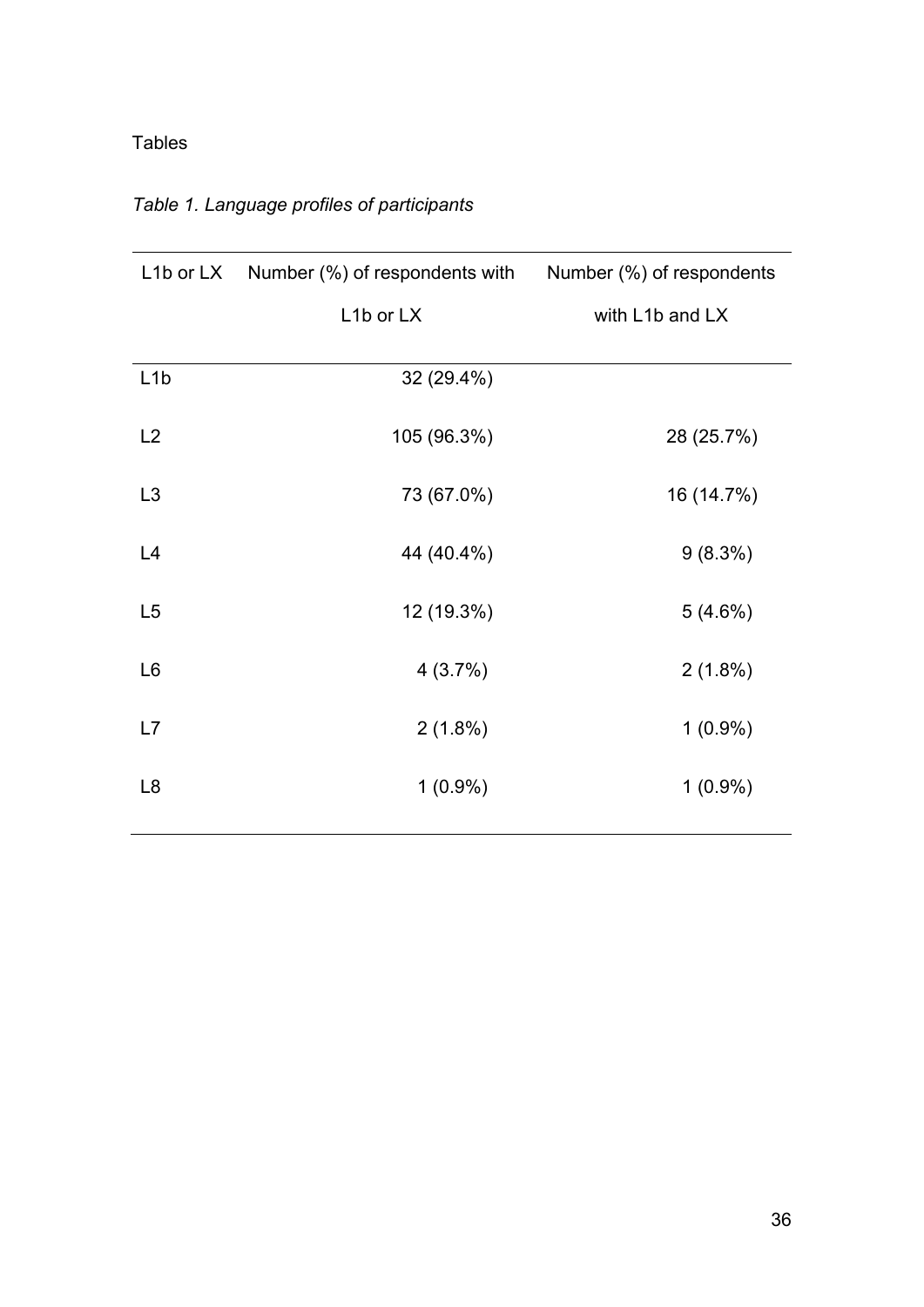| Alias    | Age   | L1        | Age      | Therapy   | Therapy  | Main     | Interview  |
|----------|-------|-----------|----------|-----------|----------|----------|------------|
|          |       |           | acquired | country   | provider | therapy  | language   |
|          |       |           | English  |           |          | language | (modality) |
| Alicia   | $30+$ | Spanish*  | 5        | Spain     | Private  | Spanish* | English    |
|          |       |           |          |           |          | (L1)     |            |
| Marcela  | $30+$ | Spanish*  | 15       | <b>UK</b> | Private  | English  | English    |
|          |       |           |          |           |          | (L2)     | (Skype)    |
| Elena    | $20+$ | Italian   | 3        | <b>UK</b> | Private  | English  | English    |
|          |       |           |          |           |          | (L2)     | (Skype)    |
| Nabeela  | $30+$ | Sinhalese | 5        | <b>UK</b> | Public   | English  | English    |
|          |       | & Tamil   |          |           |          | (L2)     |            |
| Juliette | $40+$ | French    | 11       | <b>UK</b> | Private  | French   | French     |
|          |       |           |          |           |          | (L1)     | (Skype)    |

*Table 2. Interviewee profiles*

\* Latin American variety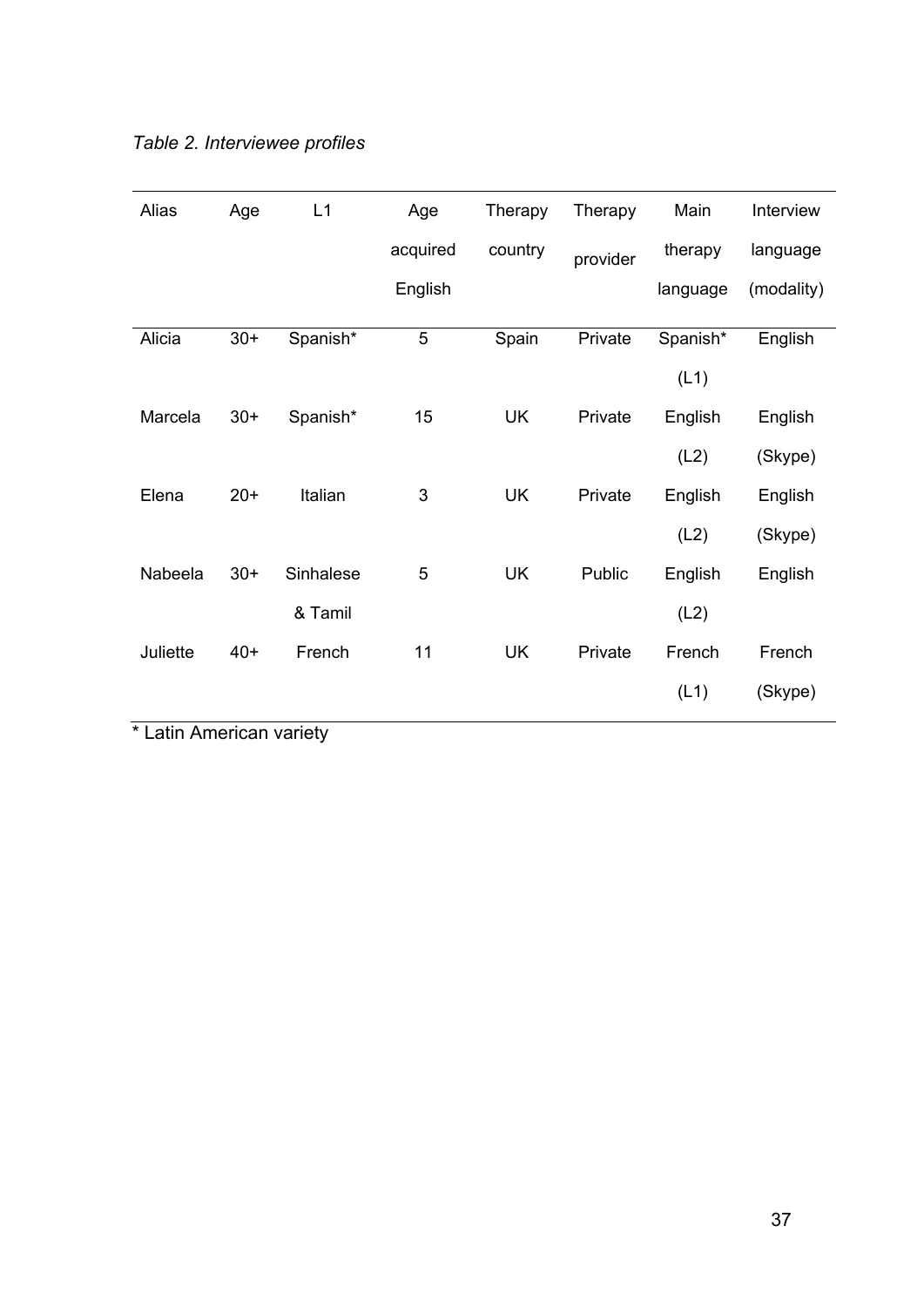| <b>Theme</b>                                               | Count |
|------------------------------------------------------------|-------|
| Two shared languages: agreeing main language and switching | 7     |
| Two understood languages or dialects: allowing a mismatch  | 2     |
| One shared language: confirming adequacy for therapy       | 3     |
| Code-switching to non-shared languages                     | 1     |
| <b>Total responses</b>                                     | 13    |

*Table 3. Negotiating language options for therapy*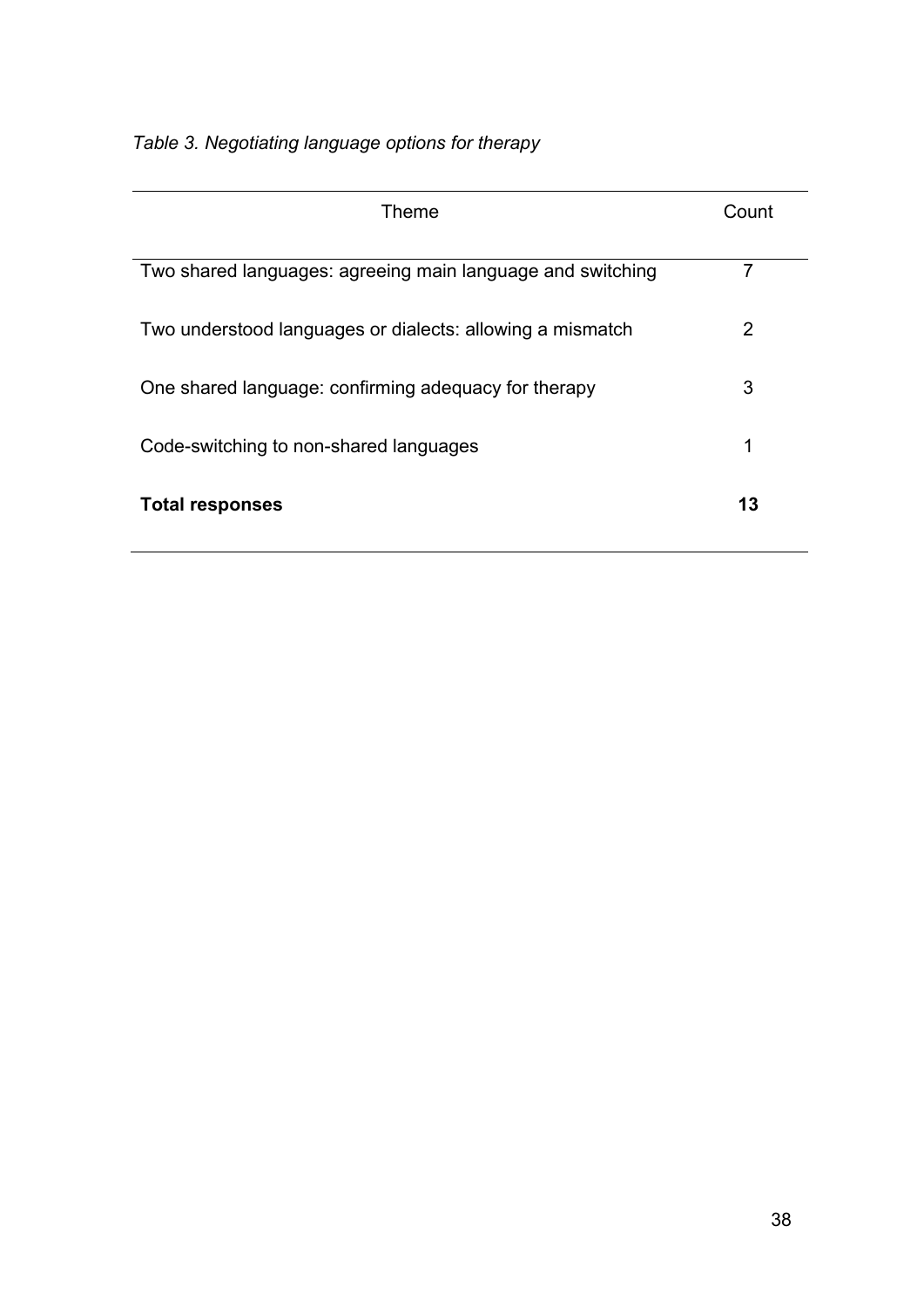# *Table 4. Explanations for not negotiating language options*

| Theme                  | Count |
|------------------------|-------|
| Unnecessary            | 21    |
| No choices to discuss  | 6     |
| Not consulted          | 4     |
| <b>Total responses</b> | 31    |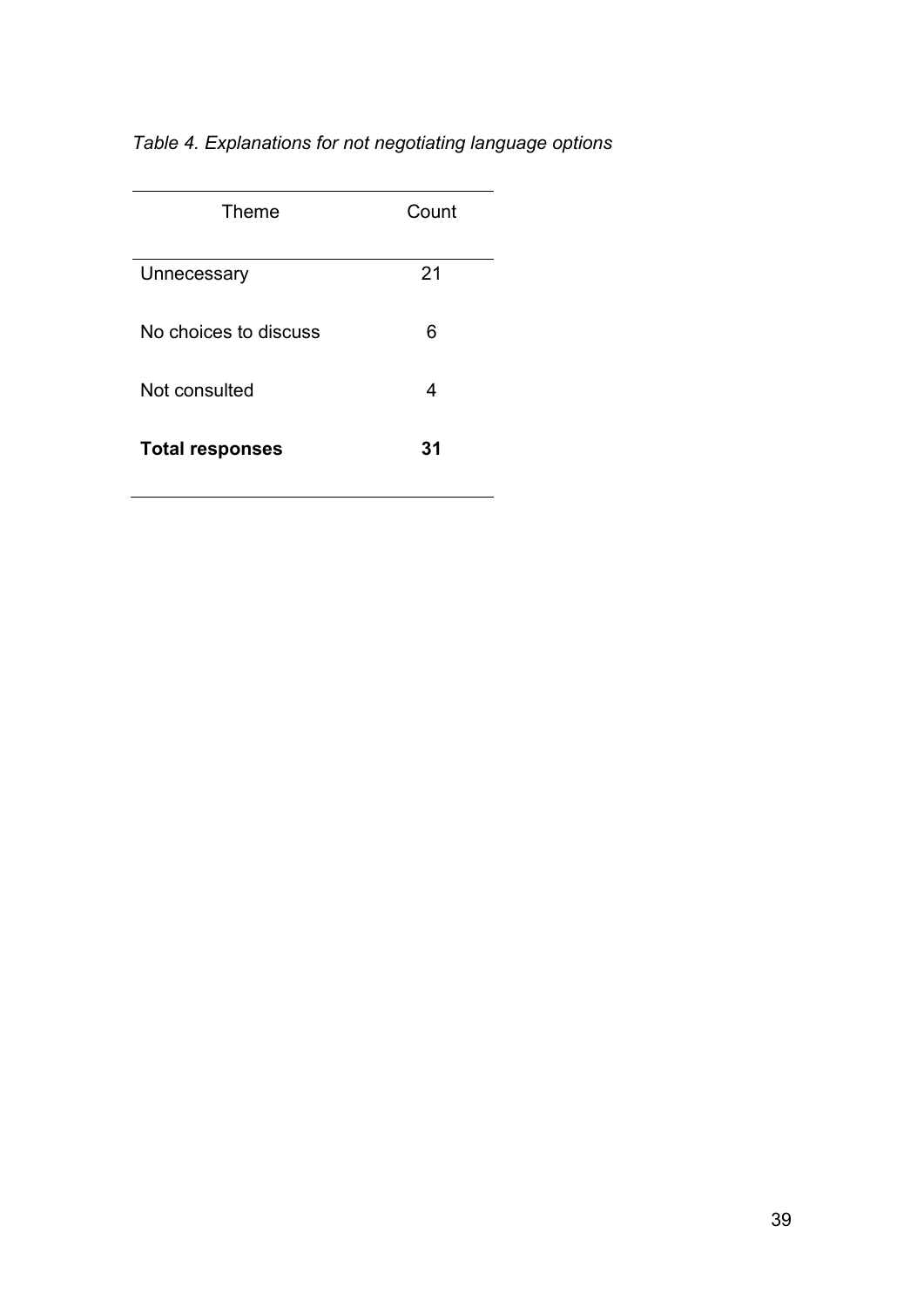*Table 5. Interview themes* 

| Theme                                          | <b>Participants</b>              |
|------------------------------------------------|----------------------------------|
| No discussion (language match)                 | Juliette                         |
| <b>Technical discussions</b>                   | Alicia, Marcela, Elena & Nabeela |
| (Re)negotiating upon consideration of language | Elena                            |
| processes                                      |                                  |